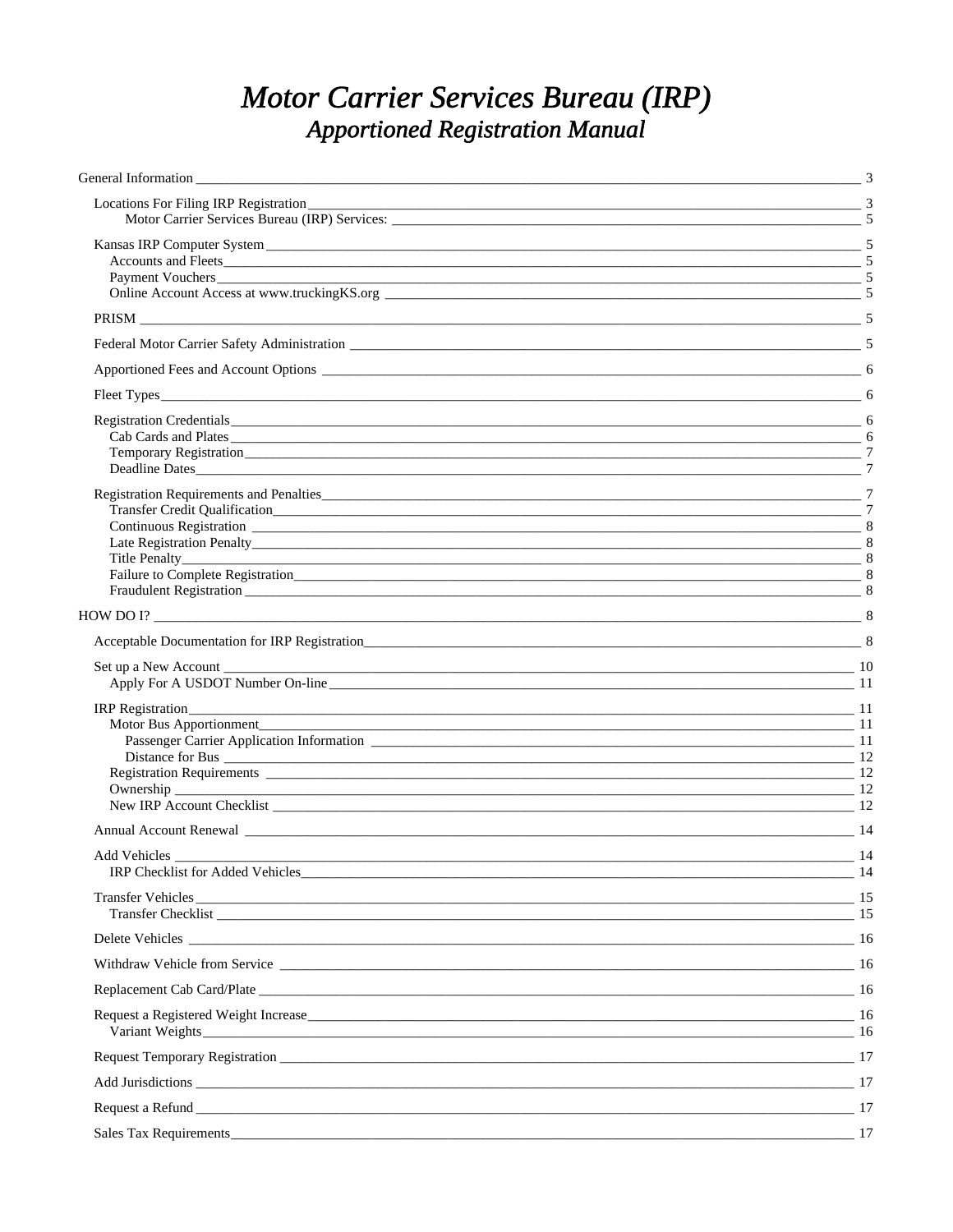| 21 |
|----|
| 22 |
| 23 |
| 24 |
| 25 |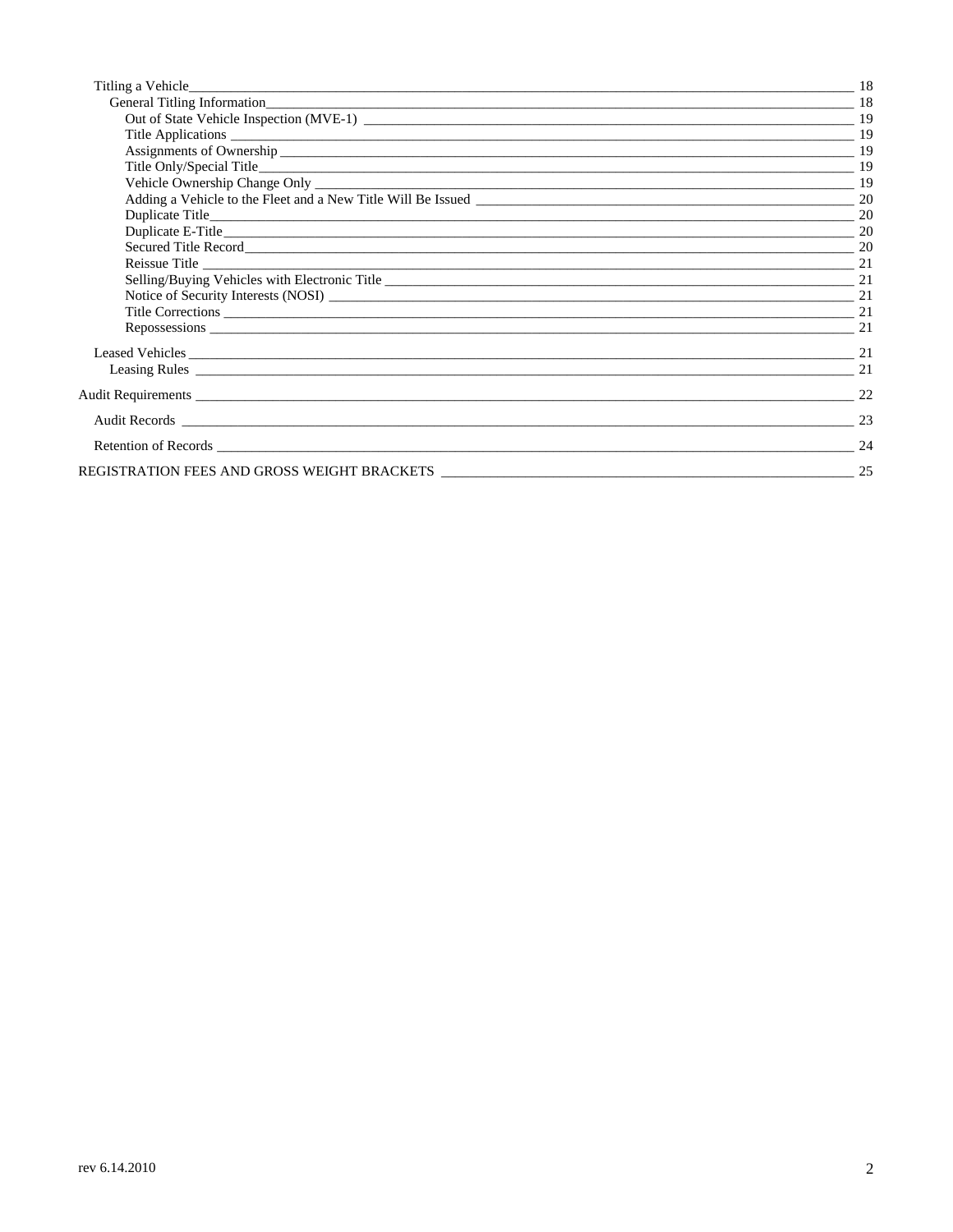# **General Information**

<span id="page-2-0"></span>Kansas is a member of the International Registration Plan referred to as the IRP. Members of the IRP include all of the United States as well as Canadian jurisdictions. IRP registration is a privilege offered to motor carriers based in Kansas, failure to maintain an adequate safety rating or failure to complete the registration process will result in suspension of your account.

 Under the IRP an owner of a Kansas based vehicle or fleet shall make application for apportioned registration only to Kansas. Kansas will provide each IRP jurisdiction information contained in the application. Vehicles registered under the IRP shall be deemed fully registered in all jurisdictions for either inter-jurisdiction or intra-jurisdiction movement.

All Kansas IRP Account holders are encouraged to use the IRP Registration Application at www.truckingks.org. All forms used for Kansas IRP Registration are available at www.ksrevenue.org/forms-dmv.htm.

# *Locations For Filing IRP Registration*

Traveling The Extra Mile

When do I need apportioned plates (IRP)?

<sub>2</sub> the power unit is used in combination and the said GVW combination is 26,001 lbs. or higher; or



You are required to have  $<sub>D</sub>$  the power unit licensing weight is</sub> apportioned plates if you operate in 26,001 lbs., or higher; two or more jurisdictions and your vehicle(s) meet one or more of the requirements:

<sub>3)</sub> the power unit has more than two axles regardless of licensed weight:

To Meet Your Needs!

the power unit performs commercial intrastate movements in another jurisdiction other than Kansas. regardless of licensed weight.

# **IRP Regional Offices**

Nine Locations to Better Serve You

Dighton (Lane) Girard (Crawford) Smith Center (Smith) Sublette (Haskell) St John (Stafford)

Marysville (Marshall) Tribune (Greeley) www.truckingks.org Topeka

**IRP & IFTA** Services Available At All Locations

> **IRP Supplements IRP Renewals Internet Supplements Quarterly Payments IFTA Decals IFTA Renewals**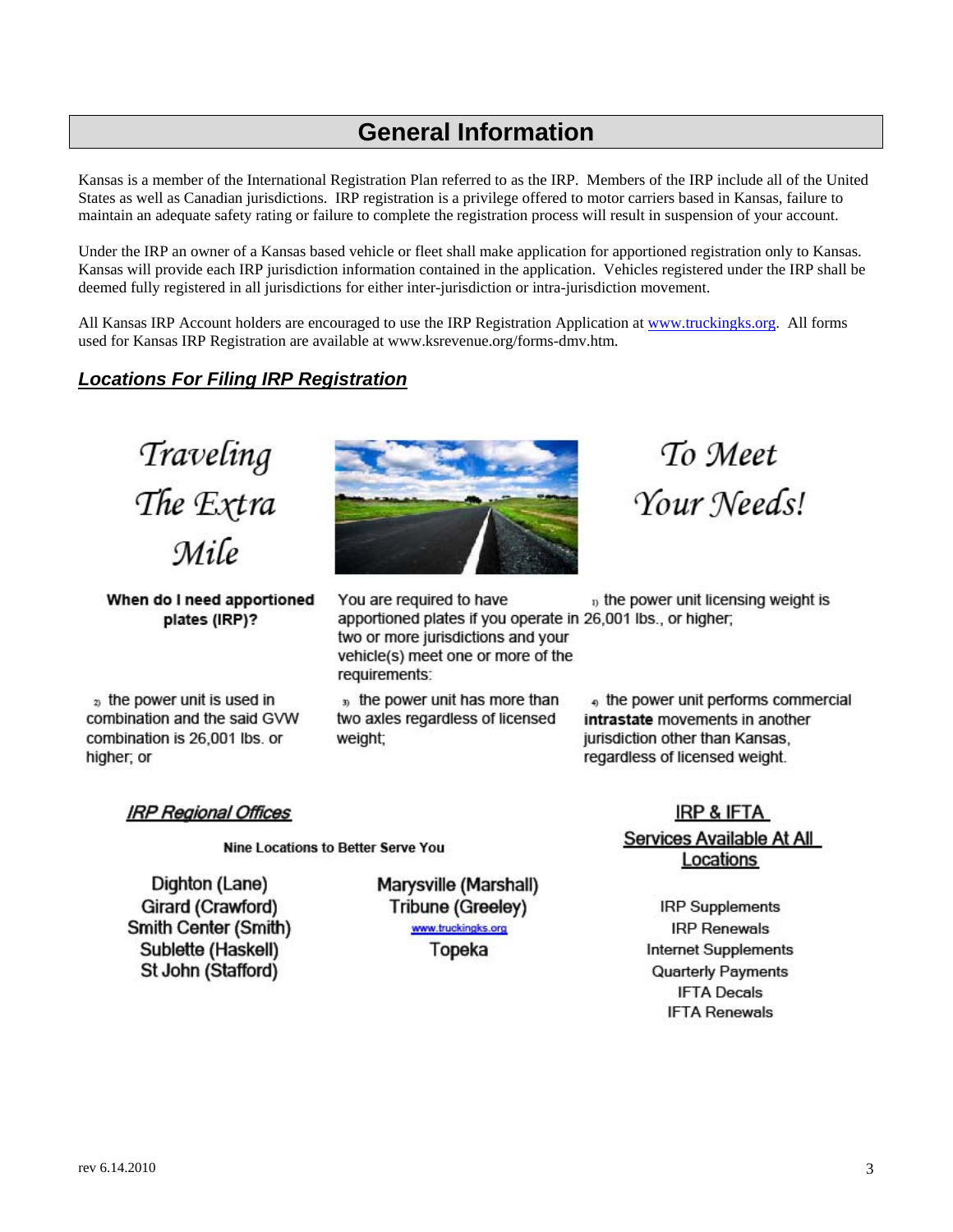

# **DO NOT SEND ANY PAPERWORK FOR REGISTRATION OR TITLES TO ANY COUNTY OFFICE OTHER THAN AN IRP REGIONAL OFFICE.**

#### **MOTOR CARRIER SERVICES BUREAU (IRP) APPLICATION PROCESSING PROCEDURES**

- ÷ **MCSB IRP Office Hours are 8 AM to 4:30 PM Will vary during Renewal Season**
- ٠ **Faxed applications will be worked in the order received, you must allow 48 – 72 hours before contacting the KTC (IRP) office. Duplicate faxes will result in the application being denied.**
- ٠ **Allow seven business days processing time after payment and all necessary documents are received in the KTC (IRP) office before credentials will be mailed.**
- ÷ **Counter customers may not have more than 2 vehicles per transaction and no more than 2 transactions at one time unless prior arrangements have been made.**
- ÷  **KTC (IRP) office will work renewals over the counter from January 1 to March 1 from 9 AM to 2 PM. After 2 PM renewals may be dropped off for processing in the order they are received.**
- ÷ **Any Faxes received without identifying the IRP account number will be discarded.**

**NO FAXED COPIES WILL BE ACCEPTED FOR ANY TYPE OF RENEWAL DOCUMENTS.**  ٠

**New Accounts must be at the counter prior to 2:00 PM to allow for reasonable processing time.**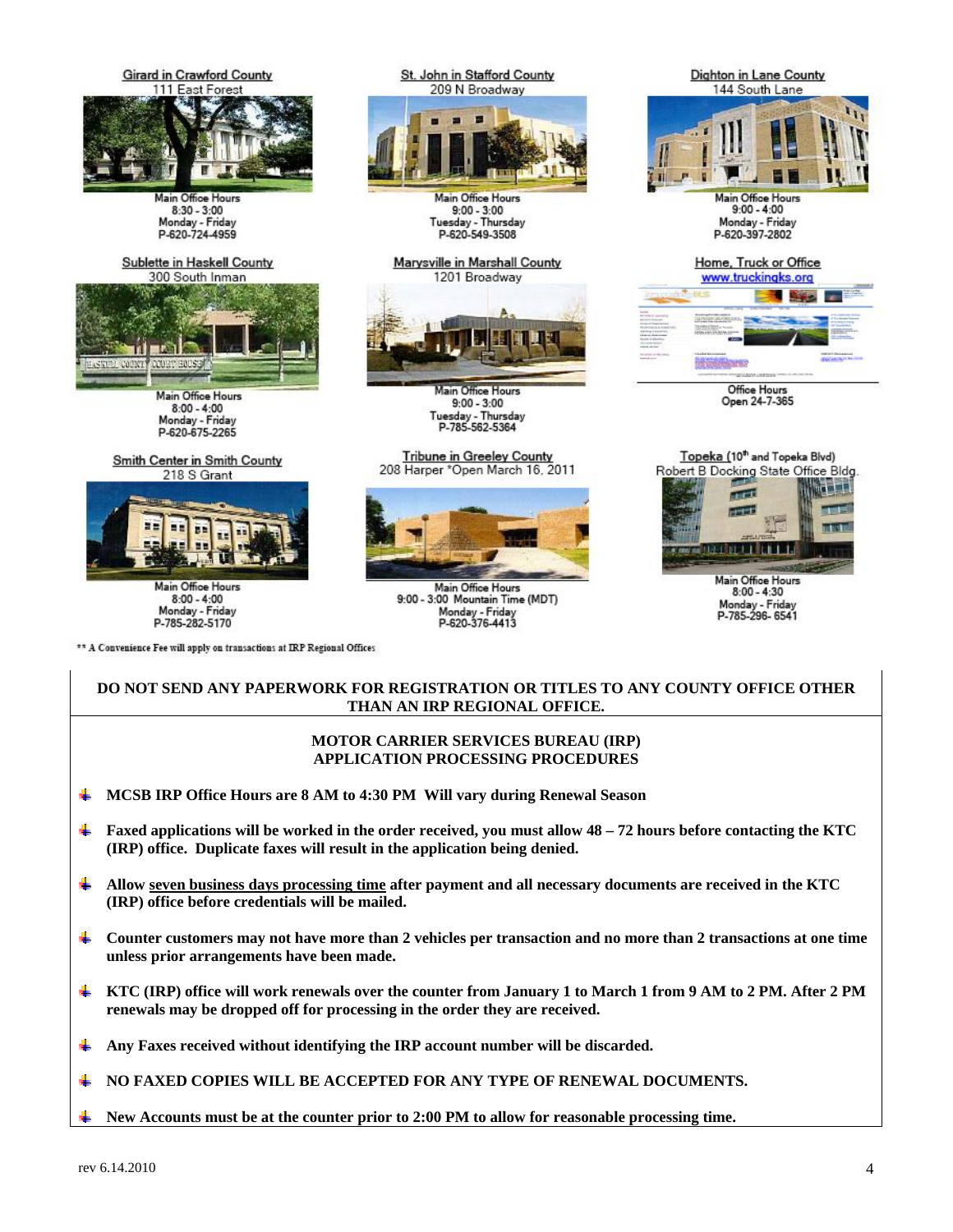# **When you call the Motor Carrier Services Bureau (IRP), please have your Account Number and License Plate Number, or Vehicle Identification Number ready.**

# *Motor Carrier Services Bureau (IRP) Services:*

Apportioned Registration (IRP) <br>
Oversize/Overweight Permits

IRP Phone: 785-296-6541

IRP Fax: 785-296-6548

Central Permit Office

Phone: 785-368-6501 Fax: 785-296-6558

# *Kansas IRP Computer System*

The web interface for motor carriers provides real time access to process supplement, create invoices and pay the invoice in the same session. www.truckingks.org

# **Accounts and Fleets**

The IRP system allows one account to have multiple fleets. A carrier may choose to set up multiple fleets based on their travel requirements, or to separate power units from trailers. Different fleet types may also be maintained under one account. For example, a registrant may have an IRP fleet and a Custom Harvester fleet.

# **Payment Vouchers**

The first page of the invoice is the Payment Voucher which must be returned with any mail in payment to ensure that the payment is properly posted to the correct account.

# **Online Account Access at www.truckingKS.org**

Accounts in good standing will be issued a user id and password for on line access to their account. IRP Renewals and all supplements may be processed on line. The KANPAY application is available to process on line payments of invoices for credit cards or electronic checks.

# *PRISM*

Kansas is a member of the Performance Registration Information Systems and Management Program (PRISM). All registrants are required to provide the USDOT number of both the motor carrier responsible for safety and the individual vehicle registrant (if different). The carrier's safety fitness will be checked prior to issuing vehicle registrations. Unfit carriers may be denied the ability to register vehicles. You must report, for each power unit, the USDOT number of the motor carrier responsible for the safe operation of the vehicle for the registration year. The motor carrier responsible for the safety is the entity that the USDOT ultimately holds accountable for hours-of-service, compliance, drug and alcohol testing, and vehicle maintenance. You are required to provide the USDOT number and the federal identification number (EIN) or social security number (SSN) at the time the vehicle is to be registered so we can accurately identify responsibility for each vehicle. Under PRISM rules, carriers must **update the information on the MCS150 form on an annual basis** which will be required at renewal, or when opening a new IRP account with this office.

# *Federal Motor Carrier Safety Administration*

Apply For A USDOT Number On-line. Motor carriers domiciled in the U.S. or Canada may apply for a USDOT number online and receive the number immediately!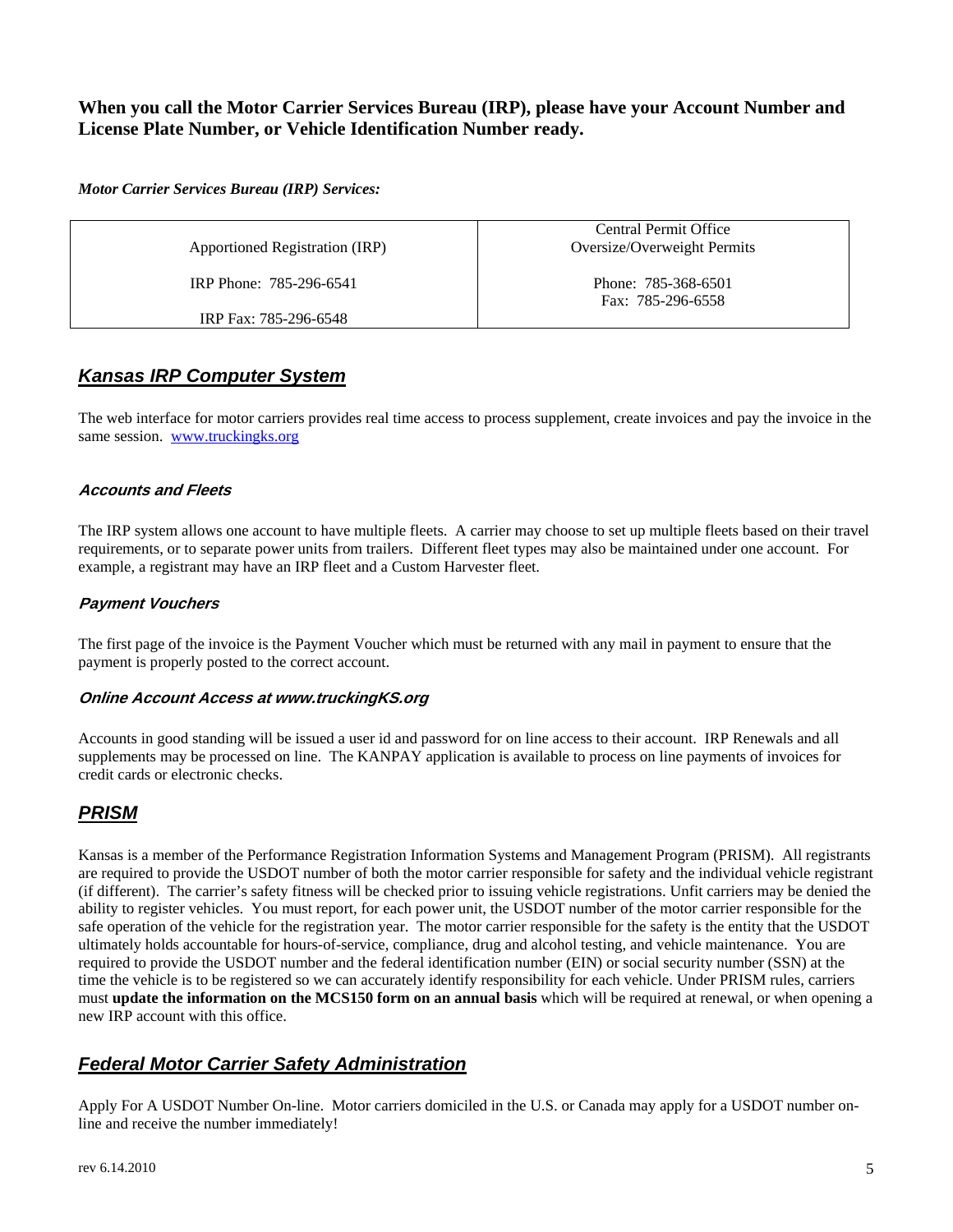To update your USDOT number, use the same website along with your PIN number to complete your annual update. If you do not remember your PIN number you can apply for a new one and request that it be mailed to you at this website also.

 If you do not wish to complete your filing on-line you can print a copy of the MCS-150 and submit it through the mail to the FMCSA office or the Kansas KTC (IRP) office will also accept this filing.

# *Apportioned Fees and Account Options*

Kansas shall determine the percentage of miles operated in Kansas and each IRP jurisdiction to the total miles operated in all jurisdictions. The percentages applicable to the registration fee of each jurisdiction will be calculated and a billing invoice covering registration will be issued. An optional breakdown of registration fees by vehicle is available on more than one vehicle.

 quarterly basis. A Kansas based registrant in good standing has the option to pay the annual Kansas fleet apportioned registration fee on a

- $\checkmark$  The payment of the Kansas annual apportioned registration fee on a quarterly basis applies only to the fee applicable to Kansas and only on a new account, renewal application, or supplemental application which adds vehicles before March 1.
- The amount of the Kansas annual fee shall exceed \$300.
- registration fee.  $\checkmark$  The quarterly payment basis relates only to an alternate method of payment of the Kansas annual fleet apportioned
- $\checkmark$  The first quarterly payment of the Kansas annual apportioned registration fee, including Kansas issuance fees, title fees and any supporting documents for registration plus all apportioned registration fees due other IRP jurisdictions, must be received on or before **March 1** of the registration year.

**Failure to provide the foregoing requirements on or before March 1 of a registration year shall result in the applicant being required to pay the Kansas annual fleet apportioned registration fee in full, including any registration penalties.** 

# *Fleet Types*

Most fleets will be a fleet type of IRP; however fleet types of Customer Harvester, Intra-State Fleet, Rental Trailers and Converter Gear are available under specific circumstances.

# *Registration Credentials*

# **Cab Cards and Plates**

 jurisdiction with which the fleet owner is apportioning the registration and weight allowed in the jurisdiction. Kansas will issue a cab card describing each vehicle in the fleet and a license plate. The cab card indicates each IRP

The base IRP jurisdiction shall be the only jurisdiction to issue credentials.

**When you receive your credentials, check your cab cards for correct information**. Your cab card describes your vehicle, where you go and the maximum weight in each apportioned jurisdiction. If the information is not accurate you may be ticketed and fined.

Display your apportioned plates on:

- The front of tractors.
- $\checkmark$  The back of straight trucks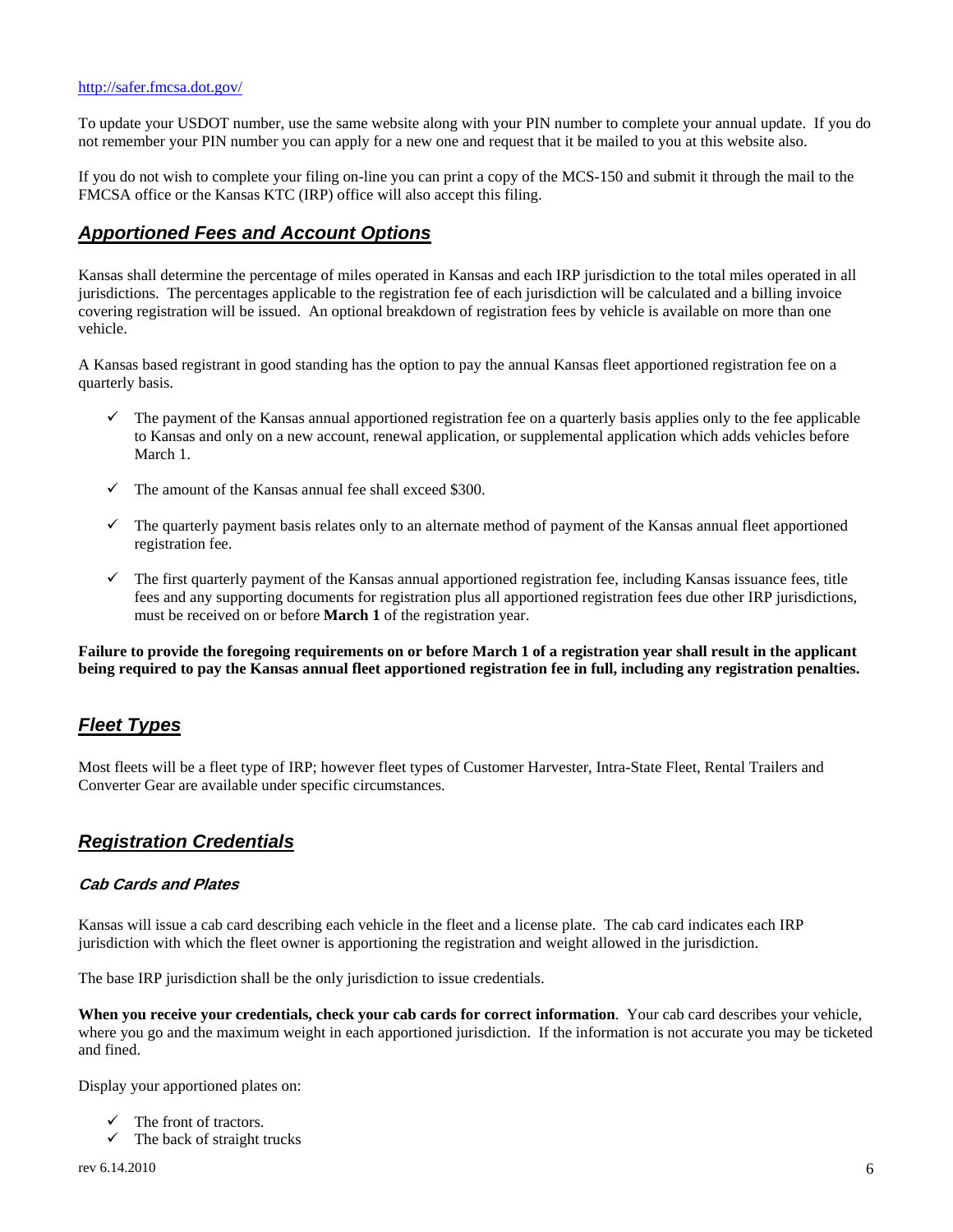$\checkmark$  The back of all trailers.

# **Temporary Registration**

 A 30 day temporary registration may be used in lieu of your permanent cab card and registration plate when you are temporary registration may be faxed. When a temporary registration is issued, all of the required documentation must be adding/transferring a vehicle, adding a jurisdiction, increasing a registered weight or requesting a replacement credential. A provided and the billing invoice must be paid within the 30 day period.

# **Deadline Dates**

# **The registration year for Kansas apportioned vehicles is January 1 through December 31 each year. Your registration expires on December 31 of each year.**

Kansas apportioned registration renewal applications are sent out of our office by **Mid December** each year. Please review the renewals for accuracy and make required changes and return them to our office as soon as possible or process your renewal online. We process renewals by date of receipt. Please remember these dates so that if you do not receive your next renewal packet in the mail you will need to contact us.

# **We encourage renewal payment before February 15. Payments made after February 15 may not receive cab cards. No Temporary's and No Extensions are issued for Renewals.**

owner on and after January 1 of a registration year are subject to registration for that year. The enforcement deadline for each renewal will begin **March 2** of each year. Any vehicle that has not registered, which is required to be registered prior to that date, shall be subject to a penalty of \$2 for each vehicle. Vehicles in the possession of the

owner on and after **January 1** of a registration year are subject to registration for that year.<br>Quarterly payment may be an option if received and paid in our office on or before **March 1**. Full fees are assessed **March 2** 

The remaining Kansas annual fleet apportioned registration quarterly payments are due and payable on or before:

| Second quarter due        | April 1   |
|---------------------------|-----------|
| Third quarter due         | July 1    |
| <b>Fourth quarter due</b> | October 1 |

# *Registration Requirements and Penalties*

# **Transfer Credit Qualification**

# **A vehicle being transferred must have been disposed of on or before the unit being added was acquired. Registration fees not tags transfer on power units only.**

 Paid registration fees for power units will be transferred if it meets the following criteria: is sold, repossessed, foreclosed by  otherwise disposed of by the owner **on or before the date the added vehicle was in the possession of the registrant. Copies**  mechanic's lien, has had the title transferred by operation of law or cancellation or expiration of a lease agreement or is **of supporting documents required.** 

Example: Transferred unit is disposed of on March 11; the vehicle being added was purchased on March 11. The registration fees can be transferred.

 Transferred unit is disposed of on March 11; the vehicle being added was purchased on March 1. The registration fees cannot be transferred. registration fees cannot be transferred.<br>rev 6.14.2010 7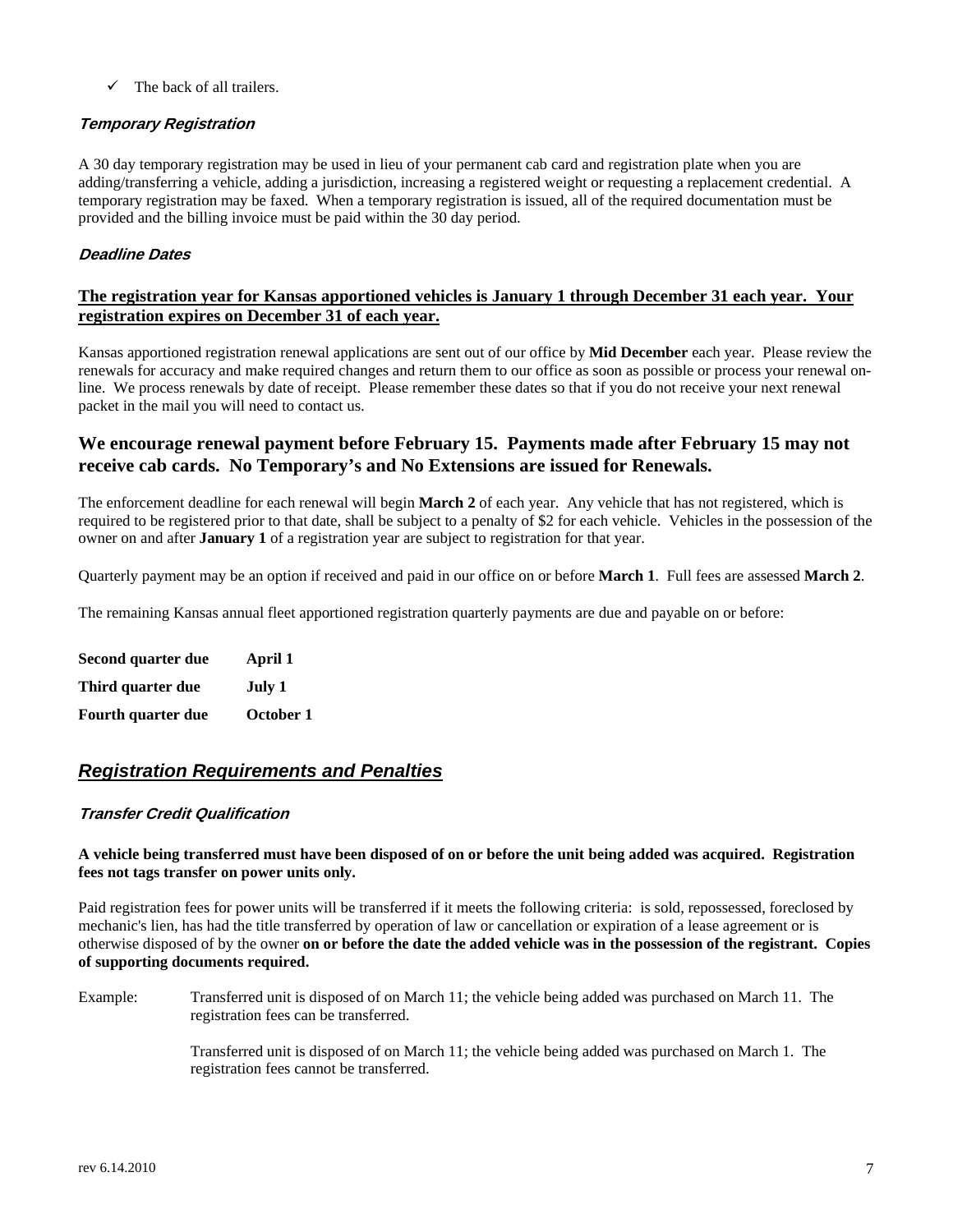# **Continuous Registration**

 For example, vehicles purchased more than 30 days prior to registration will be billed for the applicable registration fees. Vehicles applying for a renewal after March1 will be billed full registration fees beginning on January 1 of the renewal year. Provide proof of continuous registration must be provided. Continuous registration fees will be processed when applicable.

 Example: A vehicle is registered on March 15; the purchase date is January 1 of the prior year. If no proof of registration can be provided registration, fees will be assessed from January 1 of the prior year. If proof of registration is provided for the following year but not the current year, registration fees will be assessed from January 1 of the current year.

# **Late Registration Penalty**

 Apportioned fleet registration shall be renewed annually on January 1 of each year with such registration to be completed on or before March 1 of each year, and such registration shall expire on December 31 of each year. Apportioned fleet registration fees and other fees prescribed by this act shall be due January 1 of each year and shall be payable on or before March 1 of each year. If such registration fees and any other fees prescribed in this act are not paid by March 1 of each year, the owner of any vehicle for which such registration fees are delinquent shall be subject to a penalty fee of \$2 for each fleet vehicle listed in an original or renewal application, but the sum of such penalty fee shall not exceed \$100.

Example: A vehicle is renewed for registered on March 5; the registration penalty fees will be assessed.

# **Title Penalty**

A title fee penalty will be assessed whenever a title is applied for more than 30 days after the date of purchase of a vehicle.<br>Example: A vehicle purchased on March 15, the application for title and registration is not se penalty fee will be assessed.

# **Failure to Complete Registration**

Failure to complete registration for any application will result in the following disciplinary steps being taken:

- $\checkmark$  Suspension Of The Entire Account
- 9 Additional Fees And Penalties Assessed
- Notice Of Lien Filed
- $\checkmark$  Tax Warrant Issued

# **Fraudulent Registration**

 **K.S.A. 8-1,117. Same; fraudulent registration; penalty.** Any person or owner who willfully files, or knowingly presents a guilty of a misdemeanor, and upon conviction thereof shall be punished by a fine of not to exceed five hundred dollars (\$500) fraudulent proration fleet registration application for the purpose of obtaining or attempting to obtain or to assist any other person to obtain a credit or refund for reduction of liability of proration fleet registration fees applicable under this act shall be or by imprisonment in the county jail for not less than thirty (30) days nor more than six (6) months or by both such fine and imprisonment.

# **HOW DO I?**

# *Acceptable Documentation for IRP Registration*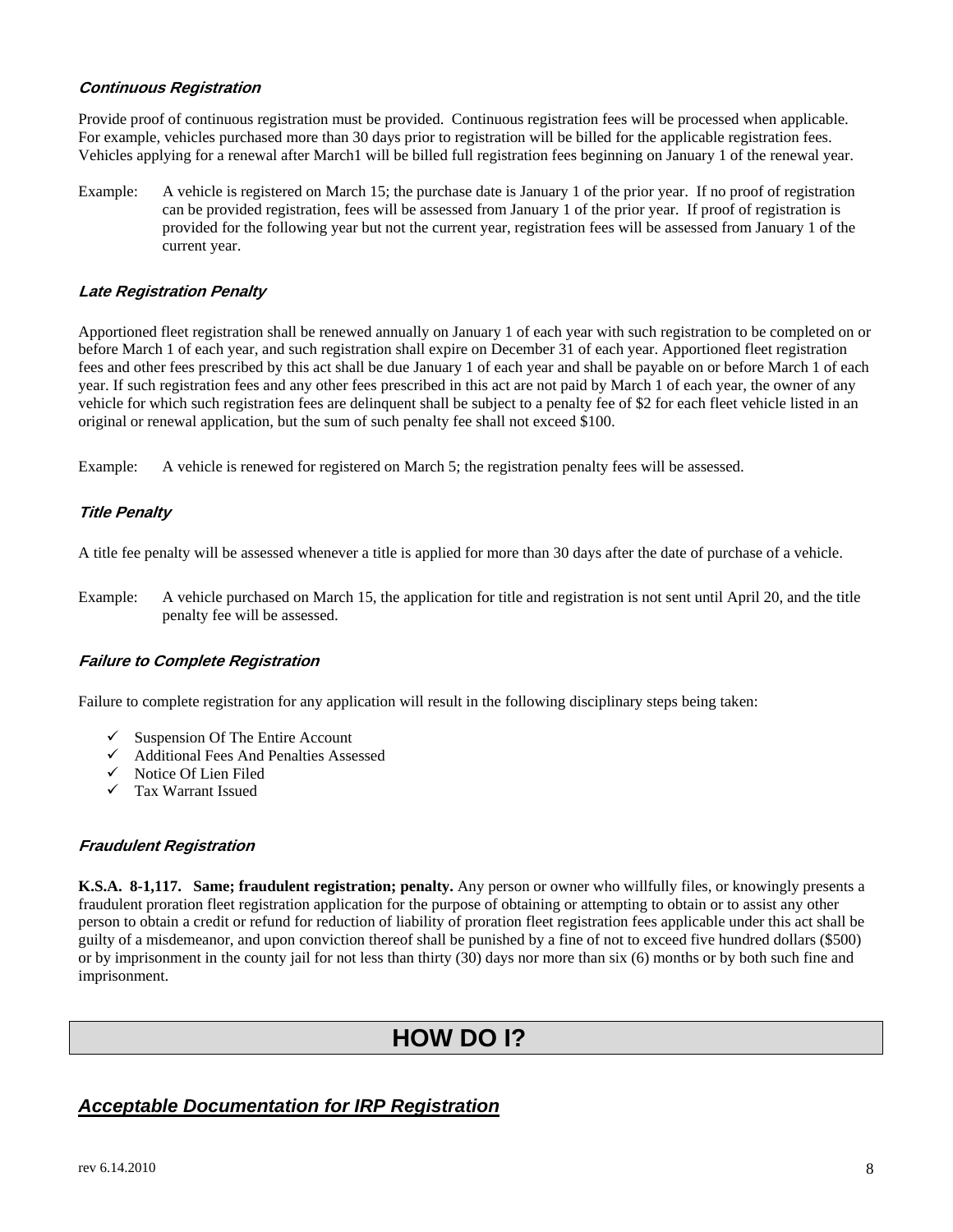| <b>Documentation</b>                               | <b>Required</b>                                                                                                                                                                                                                                                                                                                                                                                      |
|----------------------------------------------------|------------------------------------------------------------------------------------------------------------------------------------------------------------------------------------------------------------------------------------------------------------------------------------------------------------------------------------------------------------------------------------------------------|
| <b>New IRP Account</b>                             | See New IRP Account Checklist in this Document.                                                                                                                                                                                                                                                                                                                                                      |
| New Owner-Operator Account                         | In addition to the requirements for a New IRP Account, the following<br>are required.                                                                                                                                                                                                                                                                                                                |
|                                                    | Provide proof of payment of personal property tax (obtain a copy of the<br>Rendition from carrier if you were leased on, or from your local county<br>treasurer's office).                                                                                                                                                                                                                           |
|                                                    | Provide your valid Kansas driver's license with current Kansas address.                                                                                                                                                                                                                                                                                                                              |
|                                                    | Provide proof of business or home address via copy of two of the<br>following items: current utility bill, or rental receipt, or voter registration<br>card, or school registration receipt.                                                                                                                                                                                                         |
| Sales Tax Exemption                                | Proof of Authority exempt from sales tax. Copy of exemption certificate;<br>or tax exemption number.                                                                                                                                                                                                                                                                                                 |
| Sales Tax Payment                                  | Sales tax payment is required if the person responsible for payment has<br>not completed been granted a sales tax exemption prior to 30 days after<br>the purchase date of the vehicle. Copy of sales tax payment receipt from<br>dealer.                                                                                                                                                            |
| Proof of Ownership                                 | Assigned Title or MSO, E-title, County title Receipt, Copy Front and<br>Back of Title that has not been re-assigned                                                                                                                                                                                                                                                                                  |
| Lease Agreement                                    | Copies of pages that include:<br>The complete and full names of the lessor and lessee.<br>$\bullet$<br>A description of the lease or rented vehicle by year, make, and<br>٠<br>identification number.<br>The effective and expiration dates of the lease or rental<br>٠<br>agreement.<br>The signatures of the lessee and lessor or their duly authorized<br>٠<br>agents.                            |
| Prior Registration                                 | Copy of the most current previous registration for the vehicle.                                                                                                                                                                                                                                                                                                                                      |
| <b>Insurance for Registration</b>                  | Proof of insurance for vehicle being registered.                                                                                                                                                                                                                                                                                                                                                     |
| Annual FMCSA Update of<br><b>USDOT</b> Information | FMCSA encourages all applicants with Internet access to use our online<br>registration assistant (http://www.fmcsa.dot.gov/online-registration) to<br>determine all FMCSA registration requirements. For applicants without<br>Internet access, FMCSA can mail instructions, forms, and other<br>materials designed to assist in the off-line registration process; call<br>FMCSA at 1-800-832-5660. |
| <b>UCR</b> Payment                                 | Completion of UCR Registration and Payment<br>http://www.kcc.state.ks.us/trans/ucr.htm                                                                                                                                                                                                                                                                                                               |
| <b>Insurance for Renewal</b>                       | Certificate of Insurance from Insurance Company.                                                                                                                                                                                                                                                                                                                                                     |
| HVUT - Form 2290                                   | Copy of stamped receipt from IRS; receipt and list of E File HVUT;<br>Completed 2290 form and payment made out to IRS for payment of<br>HVUT,                                                                                                                                                                                                                                                        |
| Personal Property Tax                              | Proof of paid Personal Property tax either to the County or to KDOR for<br>all vehicles being registered. The receipt must identify the vehicles<br>being assessed.                                                                                                                                                                                                                                  |
| <b>OUT OF STATE TITLES</b>                         | Vehicle Identification Inspection (VIN Inspection - MVE-1)<br>documentation is required on all out-of-state titles for Kansas<br>registration and title inspections. When the inspection is performed the<br>vehicle and title must be presented together at the time of the inspection.                                                                                                             |
| Lien Release                                       | Notarized lien release; must include vehicle year, make and full VIN,<br>name of lender, date of release, name of owner.                                                                                                                                                                                                                                                                             |
| <b>Bill of Sale</b>                                | Name of buyer, date of sale, amount of sale, vehicle year, make and                                                                                                                                                                                                                                                                                                                                  |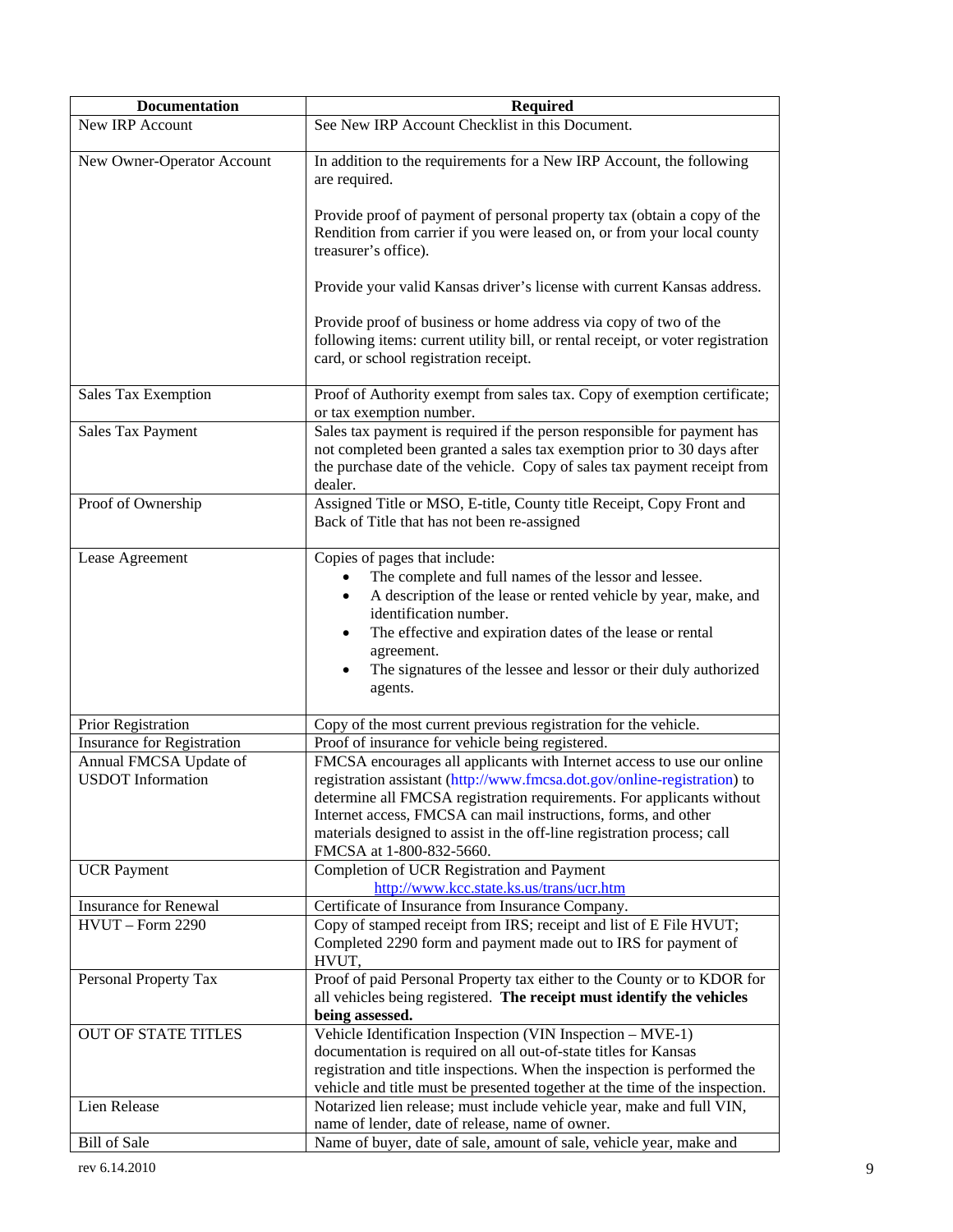|                                      | VIN. Must be signed by the seller. |  |                                                                                                                                                                                                                                                                                                                                                                                 |                                             |                                                                        |                     |                           |             |  |  |
|--------------------------------------|------------------------------------|--|---------------------------------------------------------------------------------------------------------------------------------------------------------------------------------------------------------------------------------------------------------------------------------------------------------------------------------------------------------------------------------|---------------------------------------------|------------------------------------------------------------------------|---------------------|---------------------------|-------------|--|--|
|                                      |                                    |  |                                                                                                                                                                                                                                                                                                                                                                                 |                                             |                                                                        |                     |                           |             |  |  |
| Form<br><b>Usage</b>                 |                                    |  |                                                                                                                                                                                                                                                                                                                                                                                 |                                             |                                                                        |                     |                           |             |  |  |
| Schedule B MCS 1b                    |                                    |  |                                                                                                                                                                                                                                                                                                                                                                                 |                                             | New account and renewal mileage reporting and account information.     |                     |                           |             |  |  |
| Schedule C MCS 66                    |                                    |  | Accompanies all registration requests.                                                                                                                                                                                                                                                                                                                                          |                                             |                                                                        |                     |                           |             |  |  |
| Schedule D MCS 50                    |                                    |  | New account verification.                                                                                                                                                                                                                                                                                                                                                       |                                             |                                                                        |                     |                           |             |  |  |
| Title Application MCS 63             |                                    |  | When applying for a title, when there is a change of ownership or<br>changing form another titling jurisdiction to Kansas.                                                                                                                                                                                                                                                      |                                             |                                                                        |                     |                           |             |  |  |
| Record Retention AUD-43              |                                    |  | New account acknowledgment of record keeping requirements.                                                                                                                                                                                                                                                                                                                      |                                             |                                                                        |                     |                           |             |  |  |
| Fleet Vehicle Request MCS FVR        |                                    |  |                                                                                                                                                                                                                                                                                                                                                                                 | jurisdiction to the entire fleet.           | Changes to a specific fleet vehicle, withdrawing a vehicle or to add a |                     |                           |             |  |  |
| Application for Duplicate /          | Secured / Reissue Title MCS 720b   |  | Duplicate Title: When the paper certificate has been lost, mutilated or<br>become illegible.<br>Duplicate E-title: When the e-title has been lost.<br>Secured: When a collateral lien is added to the existing title record.<br>Reissue: When a lien is to be removed from a paper certificate. This is<br>optional and the lien release may be attached to the title for sale. |                                             |                                                                        |                     |                           |             |  |  |
| Refund Application MCS 105           |                                    |  | Return completed form and copy of the bill of sale to an IRP Office<br>along with license plates and cab cards. A deleted vehicle may not be<br>transferred                                                                                                                                                                                                                     |                                             |                                                                        |                     |                           |             |  |  |
|                                      |                                    |  |                                                                                                                                                                                                                                                                                                                                                                                 |                                             | <b>Complete Forms</b>                                                  |                     |                           |             |  |  |
| <b>Transaction</b>                   | Schd. B                            |  | Schd. C                                                                                                                                                                                                                                                                                                                                                                         | Schd. D<br><b>Fleet Vehicle</b><br>Request. |                                                                        | Record<br>Retention | Title App.<br>(If Needed_ | Refund App. |  |  |
| <b>New</b><br><b>Account</b>         | X                                  |  | X                                                                                                                                                                                                                                                                                                                                                                               | X                                           |                                                                        | X                   | X                         |             |  |  |
| <b>New Fleet</b>                     | X                                  |  | X                                                                                                                                                                                                                                                                                                                                                                               | X                                           |                                                                        | X                   | X                         |             |  |  |
| <b>Adding</b><br><b>Vehicles</b>     |                                    |  | X                                                                                                                                                                                                                                                                                                                                                                               |                                             |                                                                        |                     | X                         |             |  |  |
| <b>Deleting</b><br><b>Vehicles</b>   |                                    |  | X                                                                                                                                                                                                                                                                                                                                                                               |                                             |                                                                        |                     |                           | X           |  |  |
| <b>Transfer</b><br><b>Vehicle</b>    |                                    |  | X                                                                                                                                                                                                                                                                                                                                                                               |                                             |                                                                        |                     | X                         |             |  |  |
| <b>Adding</b><br><b>Jurisdiction</b> |                                    |  |                                                                                                                                                                                                                                                                                                                                                                                 |                                             | X                                                                      |                     |                           |             |  |  |
| Weight<br><b>Change</b>              | X                                  |  |                                                                                                                                                                                                                                                                                                                                                                                 |                                             |                                                                        |                     |                           |             |  |  |
| <b>Renewal</b>                       | X                                  |  |                                                                                                                                                                                                                                                                                                                                                                                 |                                             |                                                                        |                     |                           |             |  |  |
| <b>Adding</b><br><b>Jurisdiction</b> |                                    |  |                                                                                                                                                                                                                                                                                                                                                                                 |                                             | X                                                                      |                     |                           |             |  |  |
| <b>Replacement</b><br>Plates/Cab     |                                    |  |                                                                                                                                                                                                                                                                                                                                                                                 |                                             | X                                                                      |                     |                           |             |  |  |
| Cards                                |                                    |  |                                                                                                                                                                                                                                                                                                                                                                                 |                                             |                                                                        |                     |                           |             |  |  |

# *Set up a New Account*

 To set up a new account you must be in an IRP office before 2:00 PM, if you arrive after this time you will not have the new account set up the same day.

If you operate a commercial vehicle that crosses state lines you are required to have a USDOT number.<br>rev 6.14.2010 10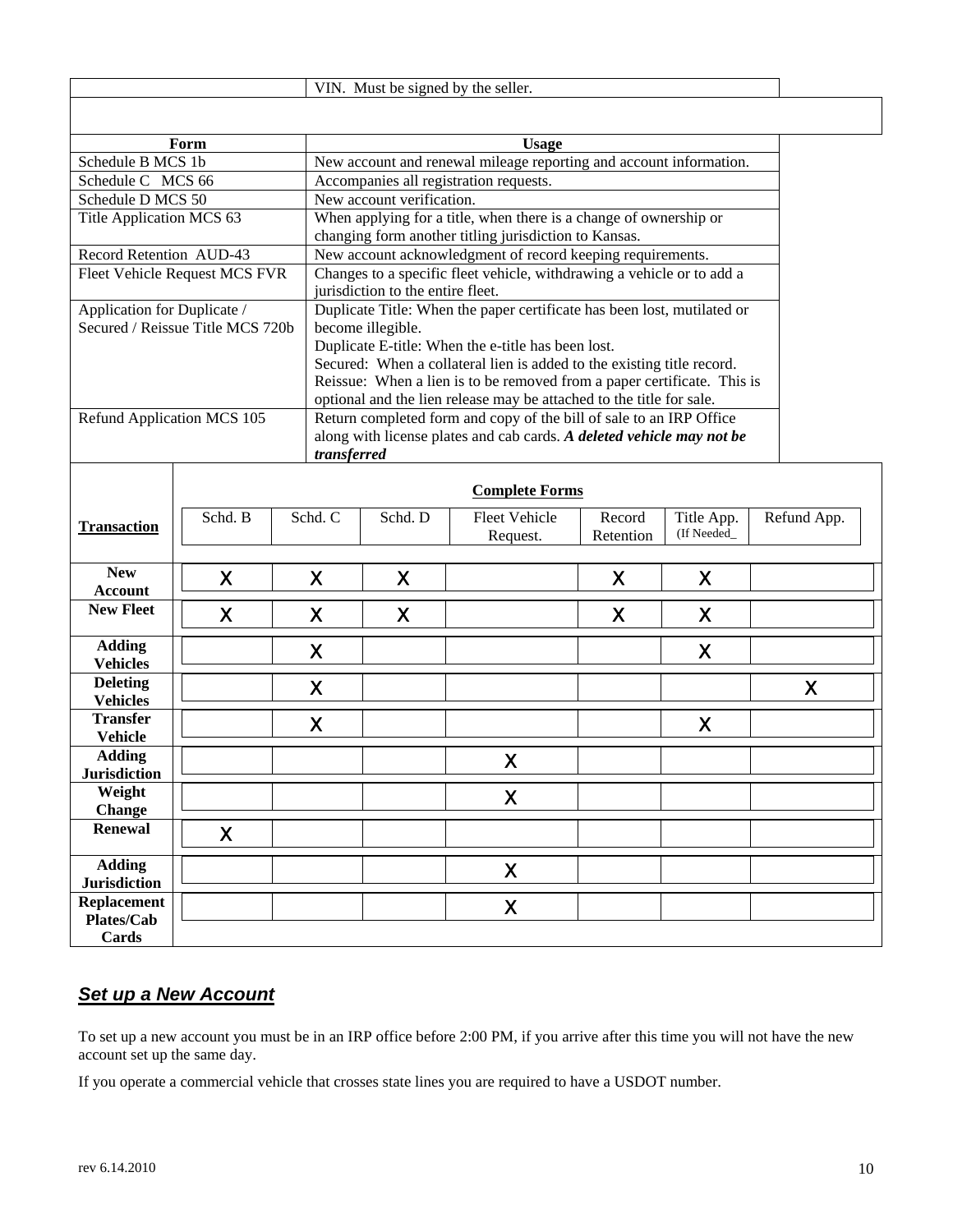# **Apply For A USDOT Number On-line**

 http://safer.fmcsa.dot.gov/ Motor carriers domiciled in the U.S. or Canada could apply for a USDOT number on-line and receive the number immediately!

# *IRP Registration*

 To be an apportioned IRP registrant, you must have a vehicle(s) that will operate in Kansas and one or more member jurisdictions.

You may register a power or trailer fleet in Kansas if you have an established place of business in Kansas.

 be open for business and shall be staffed during regular business hours by one or more persons employed by the Applicant or Operational Records concerning the Fleet shall be maintained at this physical structure (unless such records are to be made "Established Place of Business" means a physical structure located within the Base Jurisdiction that is owned or leased by the Applicant or Registrant and whose street address shall be specified by the Applicant or Registrant. This physical structure shall Registrant on a permanent basis (i.e., not an independent contractor) for the purpose of the general management of the Applicant's or Registrant's trucking-related business (i.e., not limited to credentialing, distance and fuel reporting, and answering telephone inquiries). The Applicant or Registrant need not have land line telephone service at the physical structure. available in accordance with the provisions of Section 1020). The Base Jurisdiction may accept information it deems pertinent to verify that an Applicant or Registrant has an Established Place of Business within the Base Jurisdiction.

Your fleet must accumulate mileage in Kansas and the operational records for your vehicles must be kept or made available for audit in Kansas.

"Mileage Reporting Period" means the period of twelve consecutive months immediately prior to July 1 of the calendar year immediately preceding the beginning of the Registration Year for which apportioned registration is sought.

 "Apportionable Vehicle" means (except as provided below) any Power Unit that is used or intended for use in two or more Member Jurisdictions and that is used for the transportation of persons for hire or designed, used, or maintained primarily for the transportation of property, and:

- (i) has two Axles and a gross Vehicle weight or registered gross Vehicle weight in excess of 26,000 pounds (11,793.401 kilograms), or
- (ii) has three or more Axles, regardless of weight, or
- (iii) is used in combination, when the gross Vehicle weight of such combination exceeds 26,000 pounds (11,793.401 kilograms).

 Combination of Vehicles having a gross Vehicle weight of 26,000 pounds (11,793.401 kilograms), or less, and a bus used in A Recreational Vehicle, a Vehicle displaying Restricted Plates, a bus used in the transportation of chartered parties or a government-owned Vehicle, is not an Apportionable Vehicle; except that a Truck or Truck Tractor, or the Power Unit in a the transportation of chartered parties, nevertheless may be registered under the Plan at the option of the Registrant.

# **Motor Bus Apportionment**

 services rendered to a number of passengers that a passenger carrier or its agent has assembled into a travel group through sales of a ticket to each individual passenger covering around trip from one or more points of origin to a single advertised **"**Chartered Party" means a group of Persons who, pursuant to a common purpose and under a single contract, have acquired the exclusive use of a passenger-carrying Motor Vehicle to travel together as a group to a specified destination or for a particular itinerary, either agreed upon in advance or modified by the group after leaving the place of origin. This term includes destination**.** 

#### *Passenger Carrier Application Information*

 The application of a passenger carrier for apportioned registration shall designate which, if any, of its Vehicles are assigned to a Pool.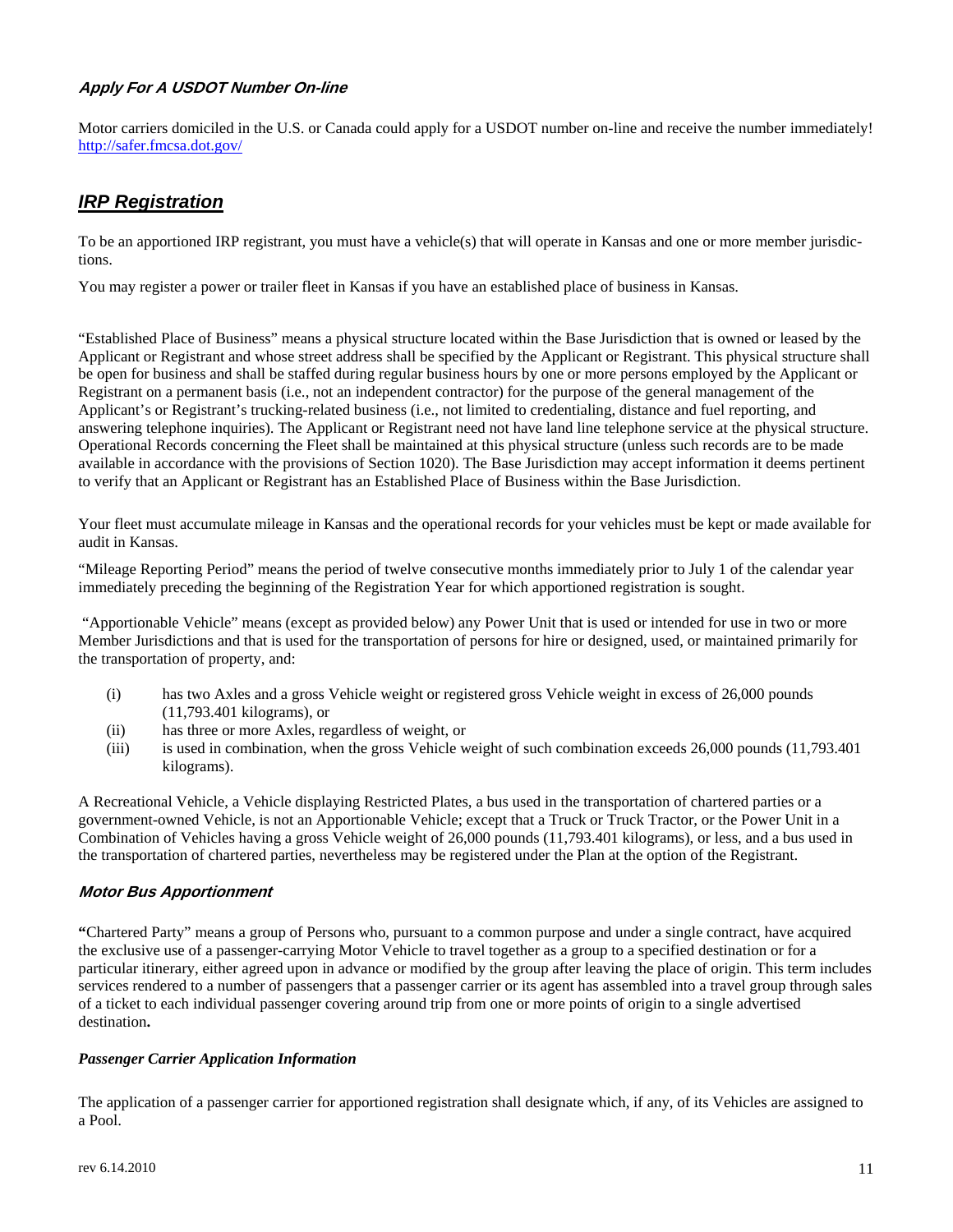#### *Distance for Bus*

 the farthest point of origination to the farthest point of destination covered by the Pool. If a Registrant has used this method to The Apportionable Fees of a Fleet that is involved in a Pool may be calculated using apportionment percentages derived according to Sections 405 and 415 or, in the alternative, at the option of the Applicant, the apportionment percentage for each Member Jurisdiction in which registration is sought may be calculated by dividing (a) the scheduled route distance operated in the Member Jurisdiction by the Vehicles in the Pool by (b) the sum of the scheduled route distances operated in all the Member Jurisdictions for which registration is sought by the Vehicles in the Pool. Scheduled route distances shall be determined from register its Fleet initially for a Registration Year, it shall also use this same method to register any Apportionable Vehicles it may add to its Fleet during the year.

# **Registration Requirements**

There are qualifications and compliance requirements that must be met in Kansas before an application for apportioned registration may be accepted or any registration issued. Some of the requirements may have already been met depending on the type of authority registered with the Kansas Corporation Commission and the Federal Highway Administration (FHWA).

 An example of when "authority" may not be needed: In Kansas if you haul sand, rock and gravel you would be exempt from individual's responsibility to contact the state you are working in to verify if you would be exempt in that state. KCC. If you haul sand, rock and gravel across a state line, you would not be exempt from FHWA authority. It is the

All Kansas IRP registrants will:

- $\checkmark$  Agree to maintain mileage records for their vehicle(s) and report the miles for IRP registration and IFTA (if applicable).
- $\checkmark$  Estimated miles are used only in the initial year of operation when no prior mileage history exists. The estimate must be an accurate estimate of the future 12-month operation. An explanation is required supporting the estimated year unless you have documentation to show a proposed method of operation. If previous actual miles are available mileage figures. Motor Carrier Services may estimate mileage based on mileage other carriers reported the previous and business plan will remain the same for the upcoming registration period, then the actual miles will be used to complete the mileage portion of the account.
- $\checkmark$  Must register in at least one other IRP jurisdiction.
- $\checkmark$  Provide the required information to register all power units.
- $\checkmark$  Provide the required information to register all trailers.
- $\checkmark$  Determine if you want the Quarterly Payment Option of Kansas fees (only available each year before March 1). The privilege of paying quarterly installments is voided for 2 years if any payment is delinquent.
- $\checkmark$  Provide a copy of the MCS-150 that has been updated within the past 12 months.

# **Ownership**

Kansas statute allows Kansas to register a vehicle in the name of a lessor or owner-operator. An owner-operator, who meets the required criteria, may obtain Kansas registration by opening an account with our office as the registrant and operate under the lessee's authority. If a vehicle is purchased after December 15 and before January 1 the next year, but will not be used before January 1, the owner-operator may register the vehicle at 16,000 lbs. for December and then register the vehicle at the declared combined gross weight effective January 1 on. This requires the lessor to provide a properly completed Affidavit to a Fact form (MCS-12) with vehicle non-use marked.

For purposes of registration in Kansas, the Owner is the person or company who has the right to control the operation of a vehicle. If the vehicle title is in a different name than the Registrant name the vehicle is considered to be a leased vehicle. The lessee is responsible for the operation of the vehicle and shall be considered the owner and not the owner of the legal title.

# **New IRP Account Checklist**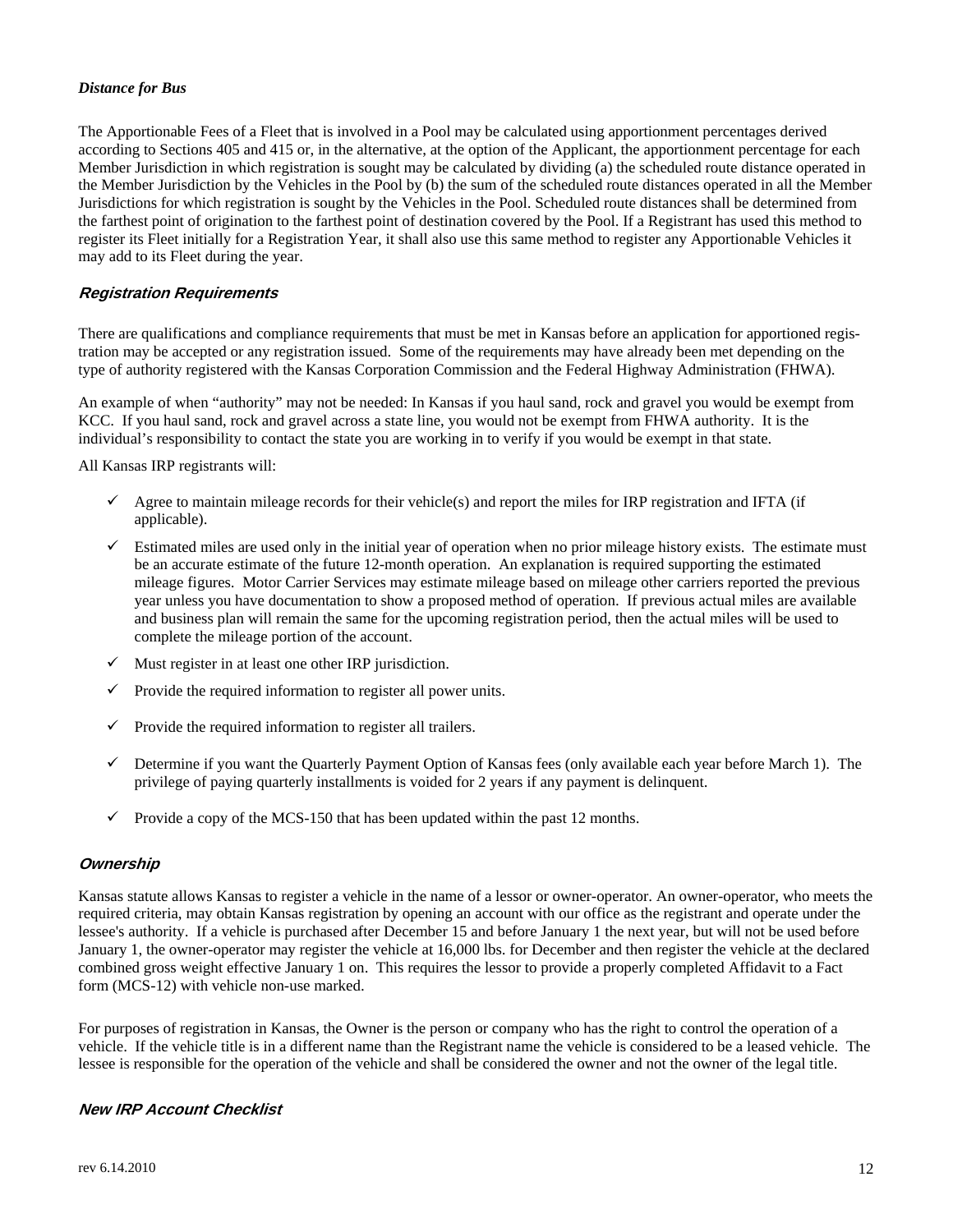#### **Title requirements, please check to see which of these are applicable and provide the documents as indicated:**

- $\checkmark$  Assigned Title or MSO, E-title, County title Receipt, Copy Front and Back of Title that has not been re-assigned
- $\checkmark$  Vehicle Identification Inspection (VIN Inspection MVE-1) documentation is required on all out-of-state titles for Kansas registration and title inspections. When the inspection is performed the vehicle and title must be presented together at the time of the inspection.
- $\checkmark$  Provide a copy of the bill of sale unless this information is provided on the title: date of purchase and purchase price.
- $\checkmark$  Confirm that a notary is on the title for those states requiring one. (AZ, KY, LA, MT, NC, OH, OK, PA, WY).
- $\checkmark$  Confirm that all existing liens on the title for the previous owner(s) has been released and notarized as required by the title issuing states (WV, WY).

#### **Sales Tax Requirements**

- common carrier authority. Vehicles leasing on to a private carrier will need to pay sales tax, or provide sales tax  $\checkmark$  Proof of sales tax payment for newly purchased vehicles must be provided by private carrier or registrants without receipt.
- agreement, a properly completed CR-16 form, OR their current Kansas sales tax number, and a copy of the lessor's  $\checkmark$  Application for sales tax exemption. Vehicles purchased by an owner operator, with a lease in place at the time of the purchase with a registrant with interstate common carrier authority will need to provide: a copy of the full lease ST-28J Interstate Common Carrier Exemption Certificate OR USDOT number. For Hire Carriers will need to provide their USDOT number for verification of their interstate common carrier authority.

#### **Other Requirements**

- $\checkmark$  Leased vehicles: A lease agreement will be provided if the name on the title of the vehicle applying for registration is different from the registrant's name.
- $\checkmark$  Proof of prior registration: provide a copy of the county registration OR a copy of a cab card issued by another jurisdiction. This is not applicable for newly purchased vehicles.
- 54,000 lbs or more as required by the Internal Revenue Service (IRS). Provide a copy of the 2290 form with payment validation by the IRS. FOR A NEW OR USED VEHICLE PURCHASED: If a vehicle is registered within 60 days of registered past the 60-day period, a copy of the paid Schedule 1, form 2290 must be presented as proof.  $\checkmark$  Proof of payment of the Heavy Road Use Tax (HUVT) for any vehicle that is to be registered for a gross weight over purchase, the "bill of sale" may be used as proof of payment in lieu of a Form 2290. If a used vehicle is being
- $\checkmark$  Provide Proof of Insurance: provide a copy of the certificate of insurance for Private carriers or no authority carriers. (Insurance identification cards are not valid unless the vehicle information is listed as well as the liability limits listed.)
- $\checkmark$  Provide proof of payment of personal property tax (obtain a copy of the Rendition from carrier if you were leased on, or from your local county treasurer's office).
- $\checkmark$  Provide a properly completed Schedule D form.
- $\checkmark$  Provide a properly completed Schedule C form.
- $\checkmark$  Provide a properly completed Aud-43 form.
- $\checkmark$  Provide a properly completed Schedule B form.

# **To establish Residence in a Member Jurisdiction, an Applicant must demonstrate to the satisfaction of the Member Jurisdiction at least three of the following:**

 $\checkmark$  if the Applicant is an individual, that his or her driver's license is issued by that Jurisdiction,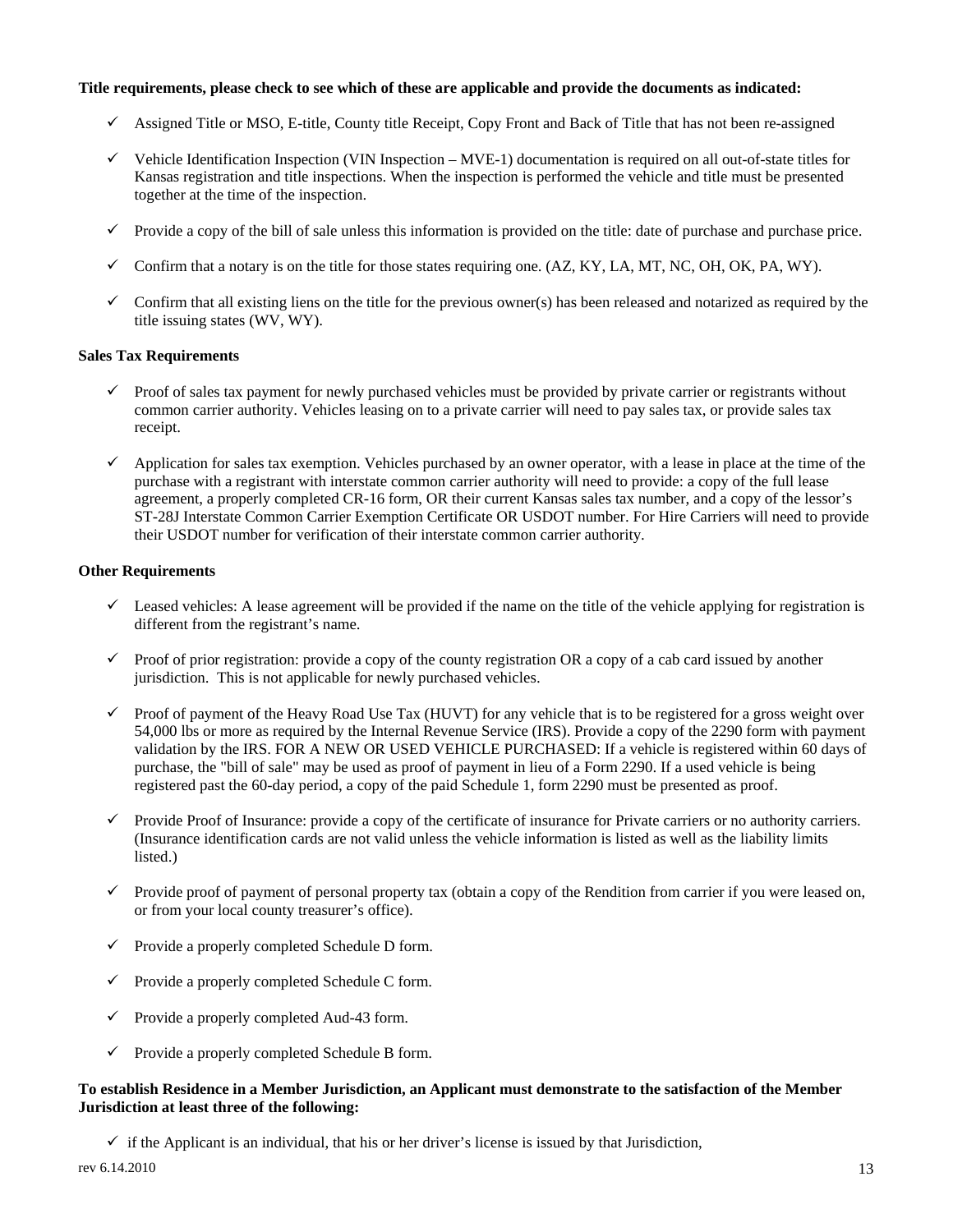- $\checkmark$  if the Applicant is a corporation, that it is incorporated or registered to conduct business as a foreign corporation in that Jurisdiction,
- $\checkmark$  if the Applicant is a corporation, that the principal owner is a resident of that Jurisdiction,
- $\checkmark$  that the Applicant's federal income tax returns have been filed from an address in that Jurisdiction,
- $\checkmark$  that the Applicant has paid personal income taxes to that Jurisdiction,
- $\checkmark$  that the Applicant has paid real estate or personal property taxes to that Jurisdiction,
- $\checkmark$  that the Applicant receives utility bills in that Jurisdiction in its name,
- $\checkmark$  that the Applicant has a Vehicle titled in that Jurisdiction in its name, or
- $\checkmark$  that other factors clearly evidence the Applicant's legal Residence in that Jurisdiction.

# *Annual Account Renewal*

#### **December through March 1 is considered to be the Kansas renewal season.**

# **AND YOUR ACCOUNT WILL BE SUSPENDED. IF YOUR RENEWAL IS NOT COMPLETED BY MARCH 1 YOU MAY NOT MAKE QUARTERLY PAYMENTS**

There are several ways you can renew your IRP account…….you can go on-line at www.truckingks.org, or visit one of the IRP Regional Offices, or mail your renewal to the Motor Carrier Services Bureau.

 *Going on-line is the quickest and easiest way to renew*. If you mail your paperwork in, it will be worked in the order in which it was received. If you opt to come in to the office, be prepared to wait in long lines.

The renewal process……..Verify the mileage for the mileage reporting period and vehicles printed on your renewal are correct. Prior to receiving your credentials the Motor Carrier Services office must receive copies of the following:

- $\checkmark$  Paid Heavy Vehicle Use Tax (2290) for all units registered over 54,000
- $\checkmark$  Proof of paid Personal Property tax either to the county or to KDOR
- $\checkmark$  Certificate of Insurance (for no authority carriers)
- Annually update MCS 150 information<br>  $\checkmark$  Registrant Only USDOT numbers must
- Registrant Only USDOT numbers must provide a copy of their current lease agreement.

To manually complete your renewal, complete the schedules  $A \& B$  and attach copies of the above mentioned documents. To make any changes to vehicles, provide a TYPE WRITTEN list including the complete VIN, Unit Number and Plate Number and clearly state the changes to be made. If you have actual miles in a jurisdiction and want to continue to apportion that jurisdiction, place an X in the box for actual miles. If you do not have actual miles and your business plan will take you to that jurisdiction in the next 12 months, place an X in the box marked "added jurisdiction."

Vehicles may not be added on the renewal, after the renewal has been processed you may process an add vehicle supplement.

# *Add Vehicles*

You can go on the website – www.truckingks.org to add vehicles. If you decide you would rather mail, fax or bring paperwork to the office you may do so. Below is a check list for your use.

# **IRP Checklist for Added Vehicles**

- $\checkmark$  Complete Schedule C
- $\checkmark$  Bill of Sale (copy only)
- provide a properly completed and signed Application for Kansas title form marked for an original title.  $\checkmark$  Provide the proof of ownership via: surrendering the original title if assigned on the back to new purchaser and
- $\checkmark$  OUT-OF-STATE TITLES. In order to have a Kansas original title issued you will be required to provide a VIN (Vehicle Identification Number) Inspection (MVE-1) for an out-of-state title. You will need to have the vehicle and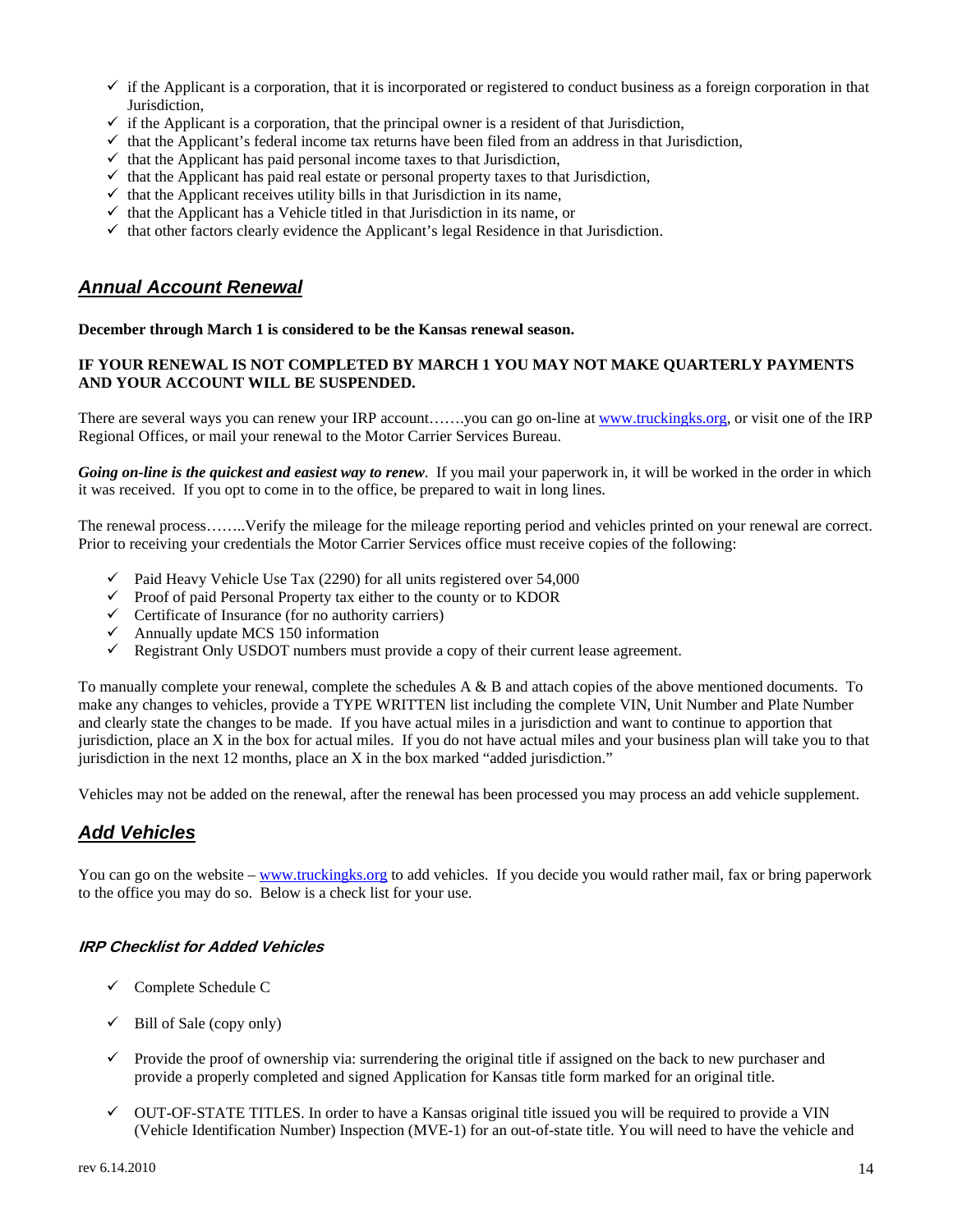the title at the inspection. The inspection will need to be completed by the Kansas Highway Patrol, or another state's law enforcement, or any states' designated entity to perform VIN Inspections.

- $\checkmark$  Notarization is needed if the vehicle is purchased from a notary state. (AZ, KY, LA, MT, NC, OH, OK, PA, WY)
- $\checkmark$  All liens must be released and notarized if required. (KS, WV & WY)

OR

Provide proof of ownership via surrendering the assigned Manufacturer Statement of Origin (MSO) and provide a properly completed Kansas Application for title form which has been marked for an original title.

OR

- front side of the title, OR a copy of the E-Title with the owner's name printed on it, OR a copy of the current County  $\checkmark$  Provide proof of ownership via providing a front and back copy of the clear title with the owner's name printed on the registration receipt with the owner's name printed on it.
- $\checkmark$  When the name on the title does not match the registrant's account name: When there is a lease/purchase agreement power of attorney granting authority to register said vehicle(s). When leasing on an owner operator provide a copy of on the title ownership with a lessee and lessor, provide a copy of the lease purchase agreement AND a copy of the the lease agreement. Refer to Leasing Rules for specific requirements.
- $\checkmark$  Sales Tax: If the vehicle you are adding has just been purchased (it does not have a clear title), you will need to for exemption of Sales Tax Payment, you will also need to provide a completed Business Tax Application (CR-16 provide a Sales Tax Exemption Number or the Sales Tax Payment, and surrender the current title. If you need to apply form) and a copy of the entire Lease Agreement between both parties. The name on the lease agreement, the business tax application form (CR-16) and the title must match exactly. In order to apply for exemption, the lease agreement must be in place on or before the date the vehicle was purchased. Once your Business Tax Application has been processed, you will receive your Sales Tax Number.
	- Leasing to a Private Carrier you will need to pay Kansas Sales Tax.
	- agreement is already in place. • Leasing to a For Hire Carrier you will need to provide a Kansas Sales Tax number, or completed business tax application form and a copy of the entire lease agreement if the vehicle is purchased when the lease
	- Company owned; will pay sales tax if a Private Carrier.
	- Company owned; with current For Hire Authority may use their common carrier authority via their Federal USDOT Number to apply for exemption of sales tax.
- $\checkmark$  Heavy Vehicle Use Tax: Provide a copy of the 2290 form stamped paid by the IRS which provides the full vehicle identification number of the vehicle if the vehicle was purchased more than 60 days ago.

# *Transfer Vehicles*

 Registration fees not tags transfer on power units only. Paid registration fees for power units will be transferred if it meets the following criteria: If the vehicle was properly disposed of and a bill of sale may be possessed, if a lease agreement has been cancelled, if the vehicle has been sold by the applicant, obtained a non-highway title, repossessed or foreclosed on or before the date the added vehicle was in the possession of the registrant.

# **Transfer Checklist**

- $\checkmark$  The transfer of power unit fees will be allowed if the unit being transferred meets the criteria above.
- $\checkmark$  List date of deletion and the reason it is being deleted.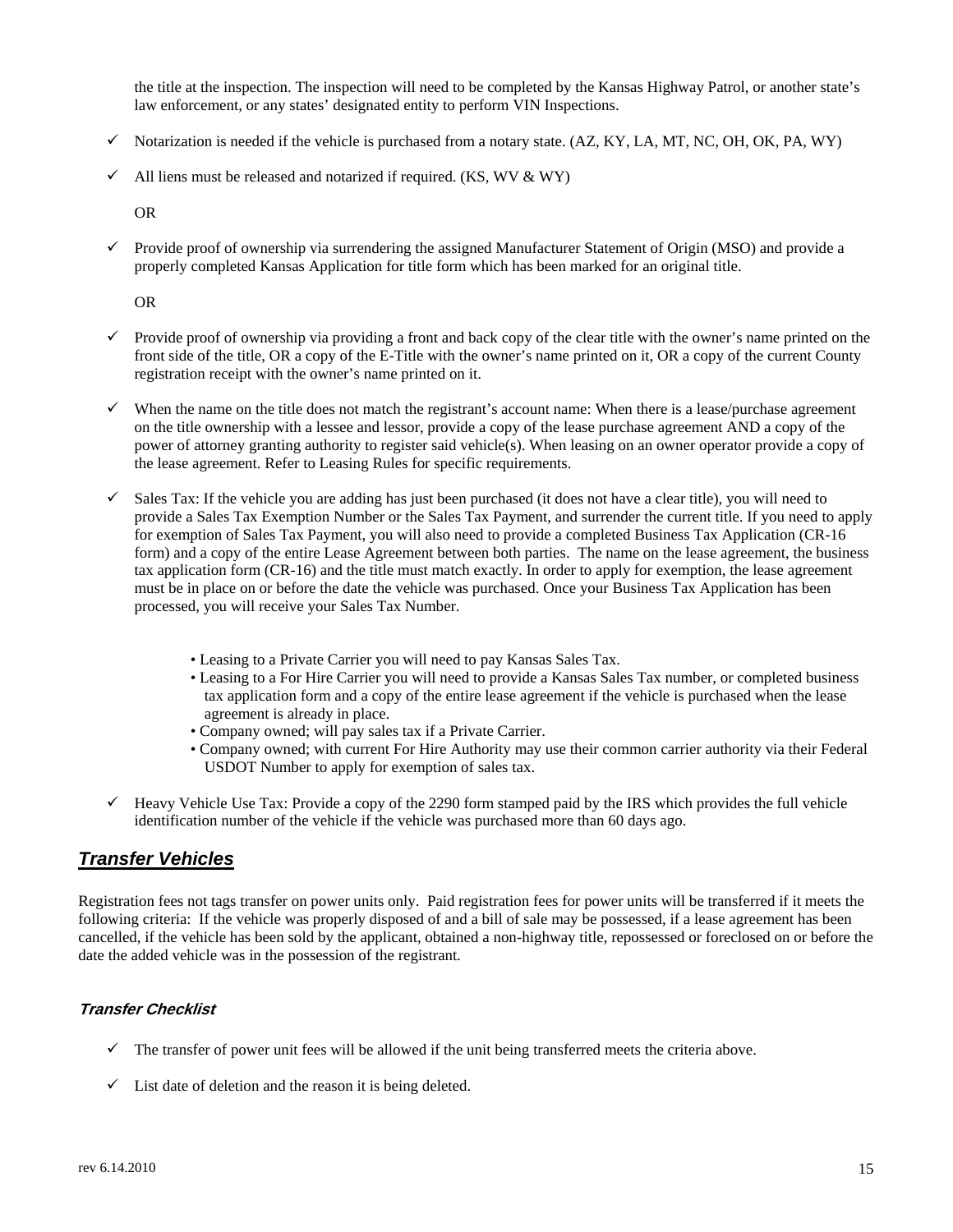- $\checkmark$  Complete the addition section on the Schedule C form with the new vehicle information as per the instructions under Additions. Follow the instructions on the backside of the Schedule C form to indicate that a transfer of fees is requested.
- $\checkmark$  The transferred plate does not need to be returned. Destroy or Scrap it out.

 vehicle. These fees will be reflected on your invoice by jurisdiction. A Kansas transfer fee of \$5 is required. Please do not send money prior to receiving a billing. Not all jurisdictions allow fee transfers. Several jurisdictions will charge fees on transfers for other reasons, i.e., model year, unladen weight, and type of

# *Delete Vehicles*

Complete a Schedule C and return to an IRP Office along with license plates and cab cards. *A deleted vehicle may not be transferred.* A refund request form must be completed to abate the registration fees for quarterly payments. The old plate does not need to be returned; destroy or scrap it out.

# *Withdraw Vehicle from Service*

 be calculated based on when the transfer is requested. The old plate does not need to be returned; destroy or scrap it out. You may withdraw a vehicle from service at any time during the year. When a vehicle is withdrawn from service, the plate is no longer active; however you may transfer the registration to another vehicle at a future date. All transfer credits allowed will

# *Replacement Cab Card/Plate*

If your apportioned cab card or license plate is lost, destroyed or stolen a replacement may be issued upon receipt of the request.

Replacement credentials may be requested on line at www.truckingks.org.

Requests submitted in writing must include the following:

- $\checkmark$  IRP account number
- $\checkmark$  License plate number
- $\checkmark$  The entire VIN number
- $\checkmark$  Unit number
- $\checkmark$  Name of person making the request
- $\checkmark$  Fax number for the temporary registration

A voucher and billing will be issued; upon proper payment the new credential will be sent.

# *Request a Registered Weight Increase*

To increase your Kansas weight, complete the schedule C, attach a copy of the current cab card for the vehicle(s) you are requesting to change and provide proof of payment for HVUT (2290) for increases over 54,000 lbs. You will receive a 30 day temporary permit, voucher and invoice.

# **Variant Weights**

 If your vehicle is registered at the Kansas weight of 85,500 there are options in other jurisdictions to list weights greater than but may opt to register at 90,000 in Oklahoma or 94,000 in Nebraska. this amount. These weights are referred to as Variant Weights. A common example is a vehicle registered at 85,500 in Kansas

To increase the weight in another state, complete the schedule C, make sure you put the weight for each state you wish to increase and attach a copy of the current cab card for the vehicle(s) you wish to increase. Proof of paid HVUT must be provided for vehicles over 54,000 lbs. You will receive a 30 day temporary permit, voucher and invoice.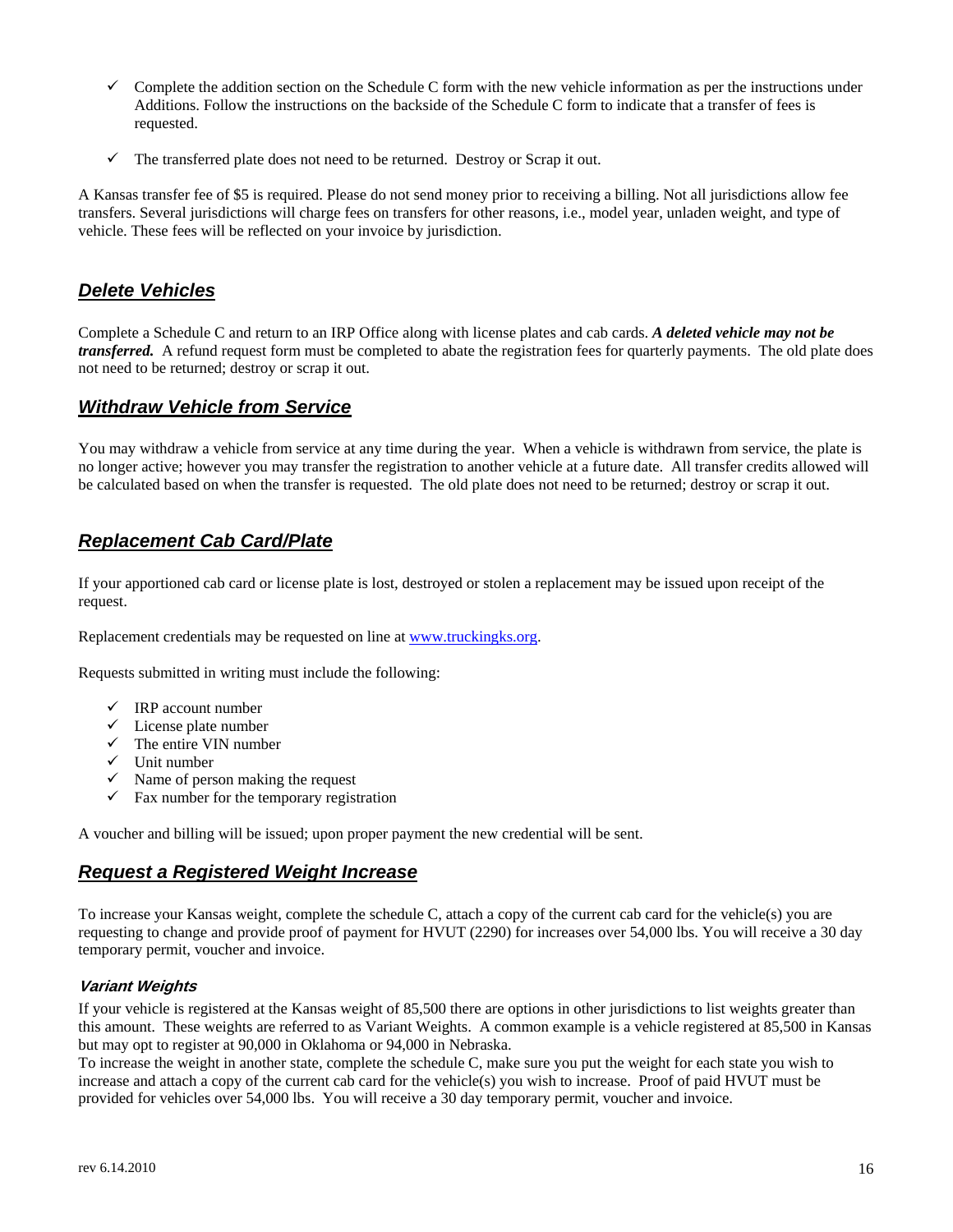# <span id="page-16-0"></span>*Request Temporary Registration*

 registration is issued, all of the required documentation must be provided and the billing invoice must be paid within the 30 day A 30 day temporary registration may be issued when you are adding/transferring a vehicle, adding a jurisdiction, increasing a registered weight or requesting a replacement credential. A temporary registration may be faxed. When a temporary period

# *Add Jurisdictions*

 be faxed upon request. The estimated miles are determined for the entire calendar year for which registration is being sought. If a Kansas based registrant finds that there will be operation in an additional IRP jurisdiction after the initial application, or renewal application is filed, the registrant shall complete form MCS-71, Certification for an Added Jurisdiction. The Certification for an Added Jurisdiction can be faxed to our office. *If you have contracts in place and can accurately predict the miles you will be traveling in a jurisdiction, please enter this on the MCS-71 form.* A 30-day temporary registration can In addition to the registration fees for each jurisdiction added, a cab card fee of \$1for each vehicle will be included in the billing invoice.

# *Request a Refund*

Refunds - Credits - Abatements

#### **The amount of the refund will be applied as credit to your account; under certain circumstances you may request a refund check be issued.**

 foreclosed by mechanic's lien, title transferred by operation of law, or the owner is deceased, and the deleted Vehicle is not Kansas Statutes provide for the refund of Kansas apportioned registration fees **IF** the vehicle has been sold, repossessed, going to be replaced by another vehicle. If the title owner name and the Registrant account name are different, the vehicle is considered a leased vehicle. A leased vehicle may qualify for a refund when the vehicle is sold and a copy of the bill of sale is provided.

# **Refunds Shall Not Apply Under The Following Conditions:**

- $\checkmark$  Cancellation or expiration of a lease agreement or the motor vehicle was removed from the state.
- $\checkmark$  If the owner is delinguent in the payment of an apportioned quarterly payment.
- $\checkmark$  If the application for refund is not accompanied by supporting information or required documents (current cab card and license plate assigned, bill of sale, etc.).

 The amount of refund shall be determined utilizing the month following the receipt of the application and all supporting documents required to process a refund. Refunds of partial months are not possible. For example, if all of the following items were provided in January, the refund would be based on fees in February. Please submit the following items together in order to receive the maximum refund:

- $\checkmark$  . A copy of the Bill of Sale
- $\checkmark$  . Return the Apportioned license plate
- $\checkmark$  . Return the Cab card
- $\checkmark$  . Provide a properly completed, signed refund application form. MCS-105 form.

 The carrier will need to submit a properly completed and signed MCS-105 form to an IRP Office in order to stop the accrual of any quarterly payments after the sale of a vehicle that cannot transfer registration, or abatement of fees.

# *Sales Tax Requirements*

# *If an IRP Office initiates the sales tax collection process, please complete the process only with that IRP office.*

 3701 to 79-3711, and acts amendatory thereto, has been paid by said applicant, or that said motor vehicle is exempt from the 8-153. PROOF OF PAYMENT OF SALES TAX REQUIRED. No certificate of registration or ownership of any motor vehicle or trailer shall hereafter be issued by the county treasurer of any county of this state or the division of vehicles, unless and until the applicant for such certificate shall produce evidence satisfactory to the county treasurer or division that the state sales tax, or, in the event the said motor vehicle was purchased outside this state, the tax provided for by the provisions of K.S.A. 79-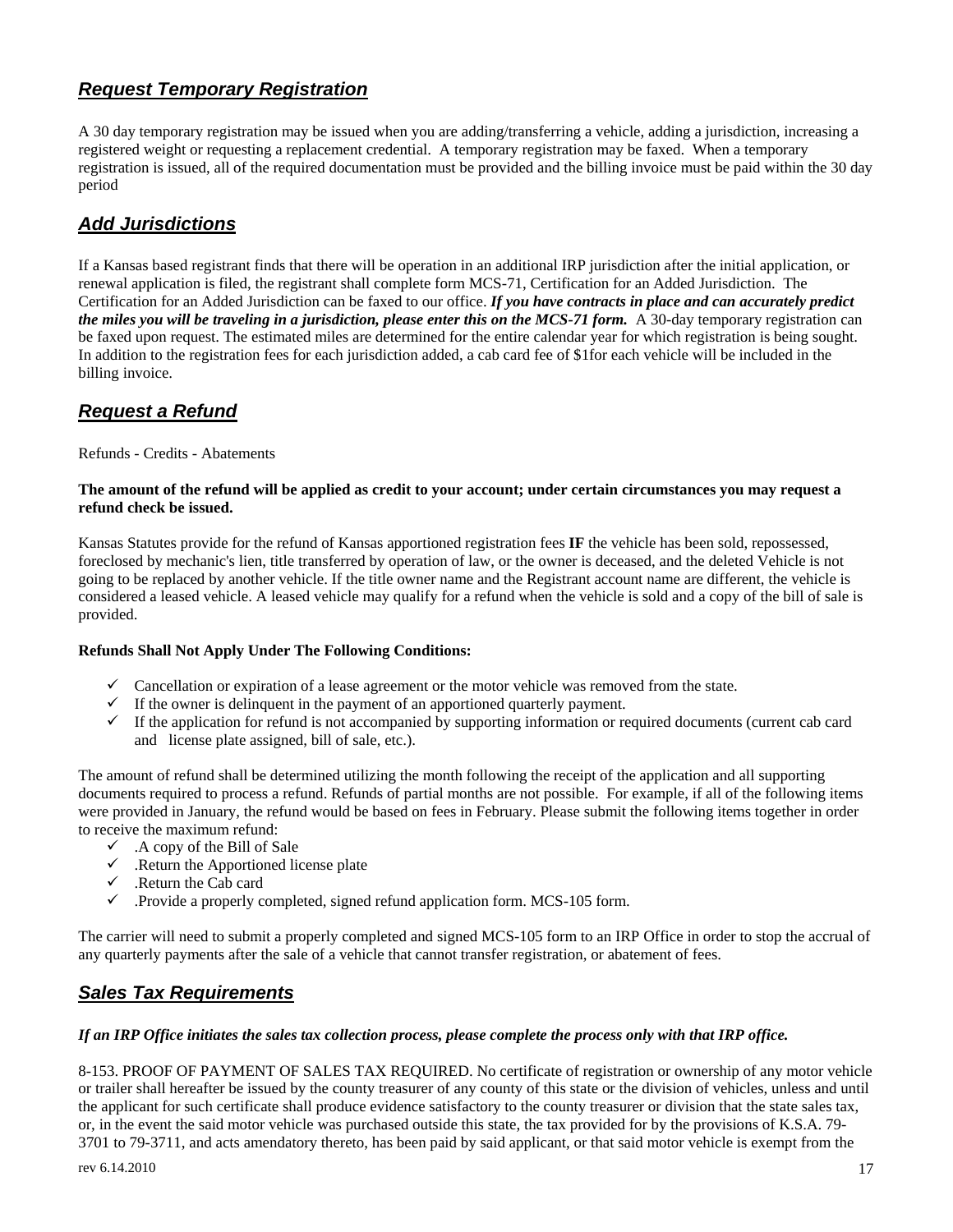affidavit of the applicant has been made, that sales tax on such vehicle has been paid in a foreign state or compensating tax has payment thereof: Provided, That no certificate of registration or ownership shall be issued for a vehicle, which was last titled or titled and registered in a foreign state or registered only if such foreign state has no title law, until satisfactory proof, by been paid in Kansas, except in such instances where the applicant for registration or title shall prove by affidavit, that he or she was a bona fide resident of such foreign state at the time of the registration (effective May 1, 1955).

#### **Sales tax payment may be satisfied by providing:**

Copies of the Bill of Sale and the Sales Tax Payment Receipt;

OR

If a lease is obtained from a registrant with interstate common authority, the purchaser may provide a copy of their current<br>Kansas Retailer's tax registration number, a copy of the current lease agreement, and a copy of t Interstate Common Carrier Exemption Certificate, or DOT number; OR

The purchaser may make application for a retailer's sales tax registration number by completing the Kansas Business Tax Application and providing a copy of the current lease agreement, and a copy of the lessor's ST-28J Interstate Common Carrier Exemption Certificate, or DOT number.

NOTE: When utilizing an existing and maintained sales tax number: The lease agreement, the vehicle title, and the sales tax application form must have exactly the same individual, partnership, or corporate name.

The instruction booklet and the Kansas Business Tax Application form CR-16 is available on-line at: http://www.ksrevenue.org/pdf/forms/cr16.pdf

The purchaser may apply for a retailer's sales tax registration number as follows:

- $\checkmark$  Provide a properly completed and signed Business Tax Application form.
- $\checkmark$  Provide a copy of the current lease agreement. The lease must identify the lessor and lessee and the vehicle year, make, and VIN number.

 NOTE: The lease agreement, the vehicle title, and the sales tax application form must have exactly the same individual, partnership, or corporate name.

# *Titling a Vehicle*

The Motor Carrier Services Bureau (IRP) will ONLY process titles on vehicles that have current apportioned registration.

Title processing cost is \$10.00. There is a \$2.00 title penalty fee for titles submitted for processing 31 days or more after the date of the assignment on the title.

Offered IRP Title Services:

- $\checkmark$  Duplicate printed titles & Duplicate E-Title Receipts.
- $\checkmark$  Electronic Title Receipts (E-Title) processing.
- $\checkmark$  Secured title processing.
- $\checkmark$  Reissue title (free of lien) processing.
- $\checkmark$  Change of title ownership only processing.
- $\checkmark$  Process Special titles for Kansas resident leasing on to out-of-state carrier and lessor is purchasing tags.
- $\checkmark$  Original title processing.

# **General Titling Information**

As of January 1, 2003 paper titles are not issued on vehicles with a lien. The title record is held electronically. A Kansas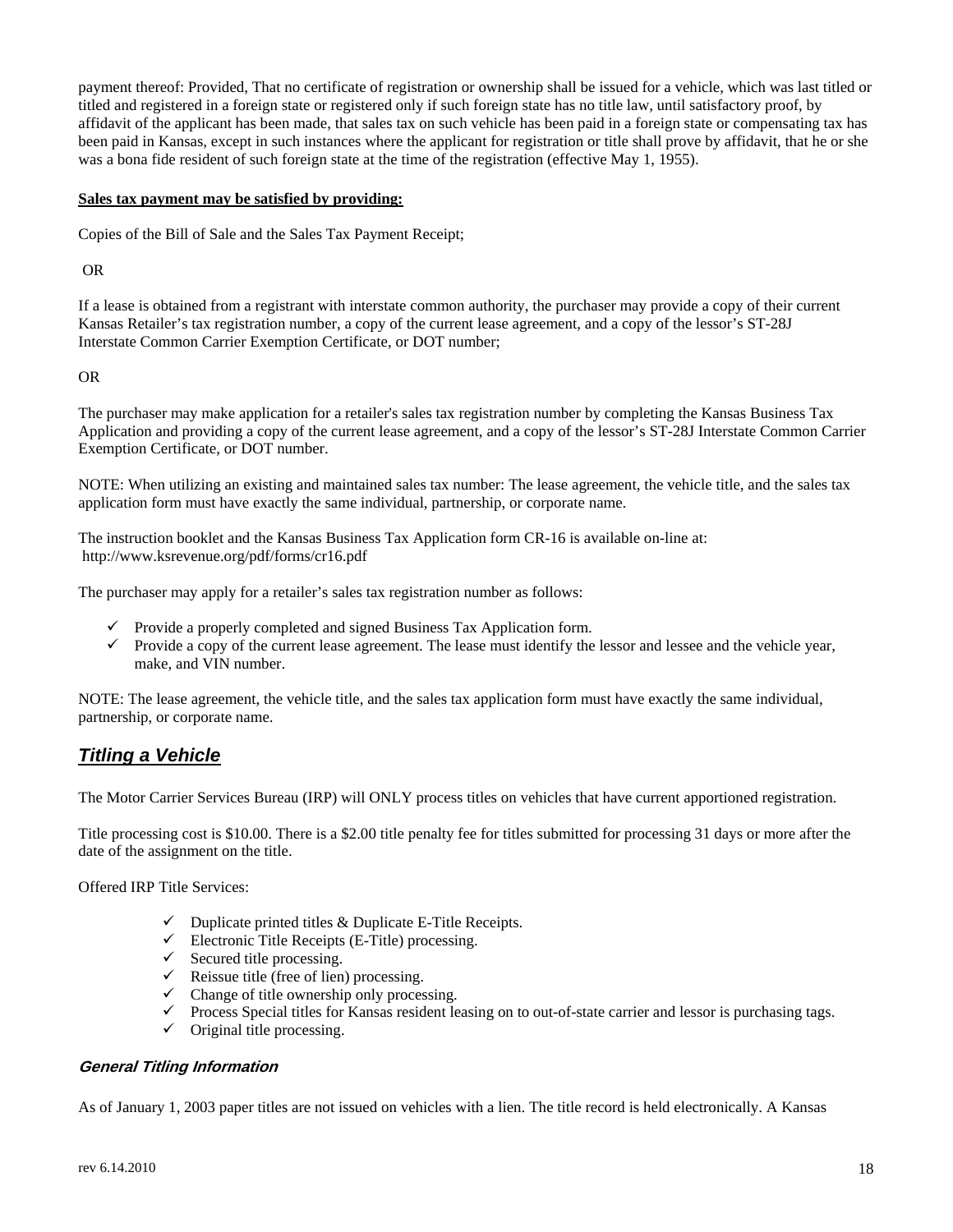unless instructed differently. Applications without liens are held for 35 days from the date of purchase before they are printed. Electronic Title Receipt will be sent to the owner and this is to be kept in the place of the title. The lien holder will be sent a copy of the E-Title Receipt to hold as proof of lien. Titles without lien will be issued a paper title and mailed to the owner,

#### *Out of State Vehicle Inspection (MVE-1)*

 All out of state vehicles are required to have an inspection of the vehicle identification number done by the Highway Patrol or provided by the Highway Patrol, is to be submitted with the application for title. If the vehicle is temporarily out of state, Kansas, for instructions to have an out of state inspection done. For locations of inspection stations call 316-744-0538 or 744-0451 or visit the Website at http://www.kansashighwaypatrol.org/troops/mve.htm their designee. The pink copy of the inspection form MVE-1, Kansas Highway Patrol Vehicle Examination Certificate, working on a short term basis, and needs an inspection refer to form MC-65, VIN Verification Procedures for the State of

#### *Title Applications*

 MCS-12, Affidavit to a Fact, may be used. If a lien is involved, lien holder consent will be required to make the name change. The application form MCS-63, Application for Title-Apportioned Registration, or MCS-720B, Kansas Manual Application for Duplicate, Duplicate E-Title Receipt, Secured, or Reissue Title, must be completely filled out and returned along with all the other documents necessary for obtaining a title. The name on the application must reflect the name on the assignment area of the title. If the assignment is incorrect, an affidavit of correction must be submitted to change the name on the assignment. An An MCS-128, Lien holder's Consent to Transfer Vehicle Ownership, may be used.

Forms have been modified to allow a transfer on death without involving complications on leases and sale tax application filings.

#### *Assignments of Ownership*

 To transfer ownership on a paper title or Manufacturer's Statement of Origin, the assignment must be completely filled out. On the assignment for the purchase date or sale price. trucks, the empty weight of the vehicle is needed to process the title record. A bill of sale is required, if there is not a space on

# *Title Only/Special Title*

 A Kansas resident leased to an out of state carrier when the lessor is purchasing the plates must submit the following documents to this office to apply for a Kansas title.

- $\checkmark$  A current copy of the lease agreement with a carrier with for hire authority. The lease must identify the lessor and lessee and the vehicle year, make, and VIN number must be included. Provide the lessor's DOT number, or the ST-28J Interstate Common Carrier Exemption Certificate copy.
- $\checkmark$  A properly completed and signed Title Application Form (MCS-63).
- application in the form of a check or money order and made to the order of KDOR. Payment of the \$10.00 title payment fee if the application is received within 30 days of assignment date. If the application is received late an additional \$2.00 penalty fee will be due. Payment should be submitted with the
- Proof of sales tax payment, or provide the current business tax number of the new owner, or submit a properly completed Kansas Business Tax Application (CR-16) to request exemption from sales tax. The application for a business tax number must be received by an IRP Office within 30 days from the date the vehicle was purchased.

 NOTE: The lease agreement, the vehicle title, and the sales tax application form must have exactly the same individual, partnership, or corporate name. A properly assigned title or Manufacturer's Statement of Origin (MSO), if out of state title must have a vehicle inspection (MVE-1) form.

# *Vehicle Ownership Change Only*

When the ownership of a vehicle is changing, but the vehicle will remain on the same Kansas IRP account, the following documents must be submitted before a new title can be issued.

 $\checkmark$  Provide a properly assigned title OR E-Title Receipt and MCS-128 form completed by the lien holder.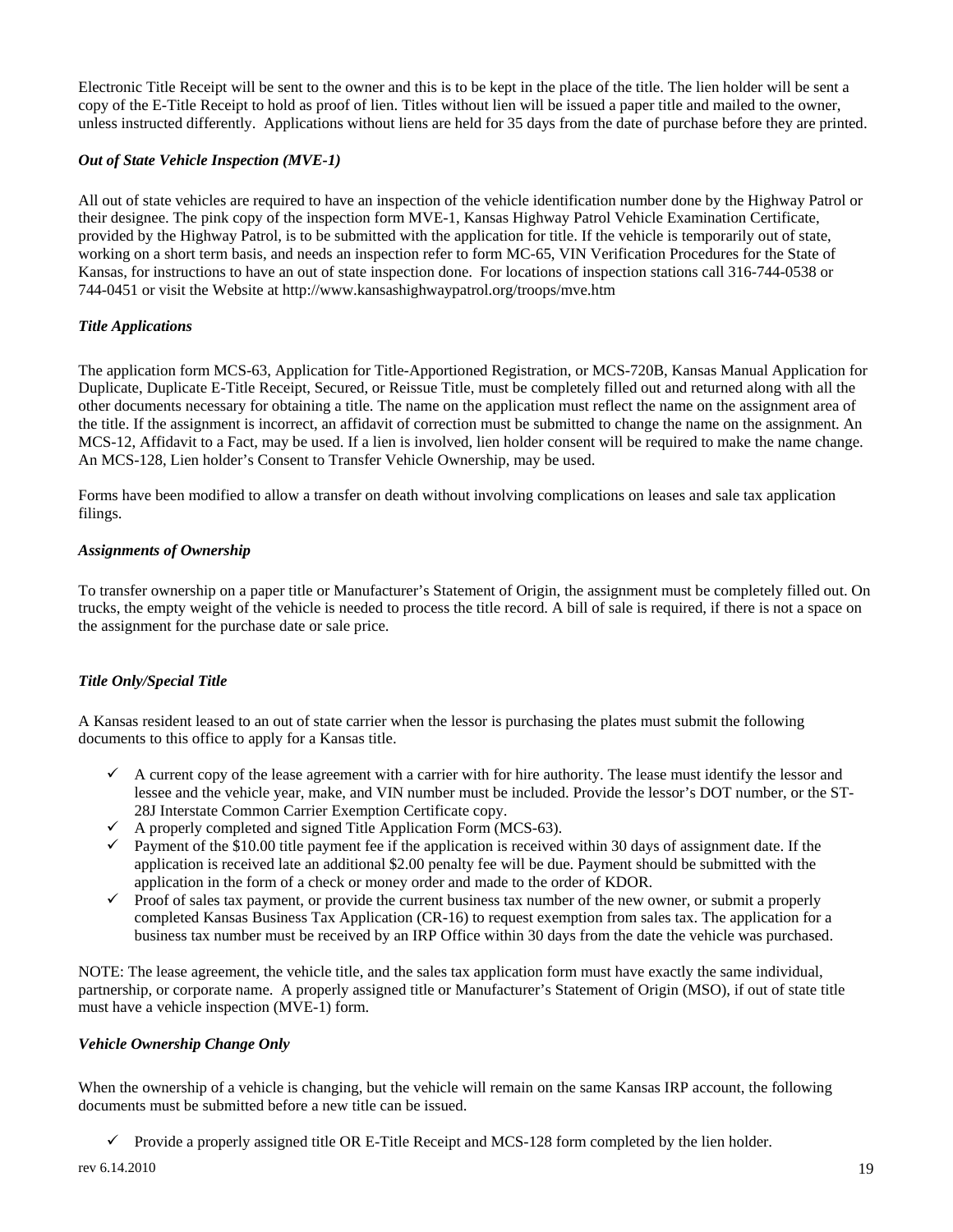- $\checkmark$  Provide a cover sheet stating the vehicle is to remain on the account and include the IRP account number.
- $\checkmark$  If the assigned title is out of state a vehicle inspection (MVE-1) form must be provided.
- $\checkmark$  Provide a copy of the current cab card.
- the application in the form of a check or money order and made to the order of KDOR. Provide a payment of the \$10.00 title fee if the application is received within 30 days of assignment date. If the application is received after the 30 days an additional \$2.00 penalty fee will be due. Payment should be submitted with
- $\checkmark$  Provide a properly completed and signed Title Application form (MCS-63).
- $\checkmark$  Provide proof of sales tax paid, OR submit the business tax number of the new owner OR provide a properly completed and signed (CR-16 form) Kansas Business Tax Application.
- $\checkmark$  Provide a current copy of the lease agreement with the lessor/applicable motor carrier with for hire authority. The lease must identify the lessor and lessee and the vehicle year, make, and entire VIN number must be included.
- $\checkmark$  Provide the lessor's USDOT number, or ST-28J Interstate Common Carrier Exemption Certificate copy.

 NOTE: The lease agreement, the vehicle title, and the sales tax application form must have exactly the same individual, partnership, or corporate name.

#### *Adding a Vehicle to the Fleet and a New Title Will Be Issued*

- $\checkmark$  A properly assigned title or manufacturer's statement of origin (MSO).
- $\checkmark$  Proof of insurance.
- $\checkmark$  Proof of Heavy Use Tax form (2290) paid, if registered vehicle weight is over 54,000 lbs.
- $\checkmark$  Properly completed and signed Schedule C form.
- $\checkmark$  Proof of property tax paid, if applicable, OR provide the business tax number of the new owner, OR provide a properly completed and signed (CR-16 form) Kansas Business Tax Application to apply for a business tax number for sales tax exemption.
- $\checkmark$  Provide a copy of the current lease agreement and provide the lessor's USDOT number, or a copy of their ST-28J Interstate Common Carrier Exemption Certificate.

 agreement, the vehicle title, and the sales tax application form must have exactly the same individual, partnership, or Note: the lease agreement must identify the lessor and lessee and the vehicle year, make, and VIN number. The lease corporate name.

 Documents may be faxed to get a temporary permit. The original documents will need to be mailed in and fees paid before the permanent credentials will be mailed. To avoid duplicate processing please indicate on the original documents that the records were faxed earlier.

# *Duplicate Title*

 change of ownership can be made on a duplicate title application. In the event a paper title is lost, application can be made for a duplicate title, provided there is no lien showing, by submitting MCS-720 B and the \$10.00 fee. If the lien has been satisfied, a lien release will need to be submitted with the application. No

# *Duplicate E-Title*

 change of ownership can be made on a duplicate E-title application. In the event an E-title is lost, application can be made for a duplicate title by submitting MCS-720 B and the \$10.00 fee. No

# *Secured Title Record*

 No change of ownership can be made on a secured title application. A secured title record is generated when a previously issued Kansas Title or Electronic Title Record is having a new lien holder entered. A Title application form MCS-720B must be completed and submitted with a \$10.00 fee along with the previous Kansas title or Kansas Electronic Title Receipt. A notarized lien release must be provided for any previous lien(s).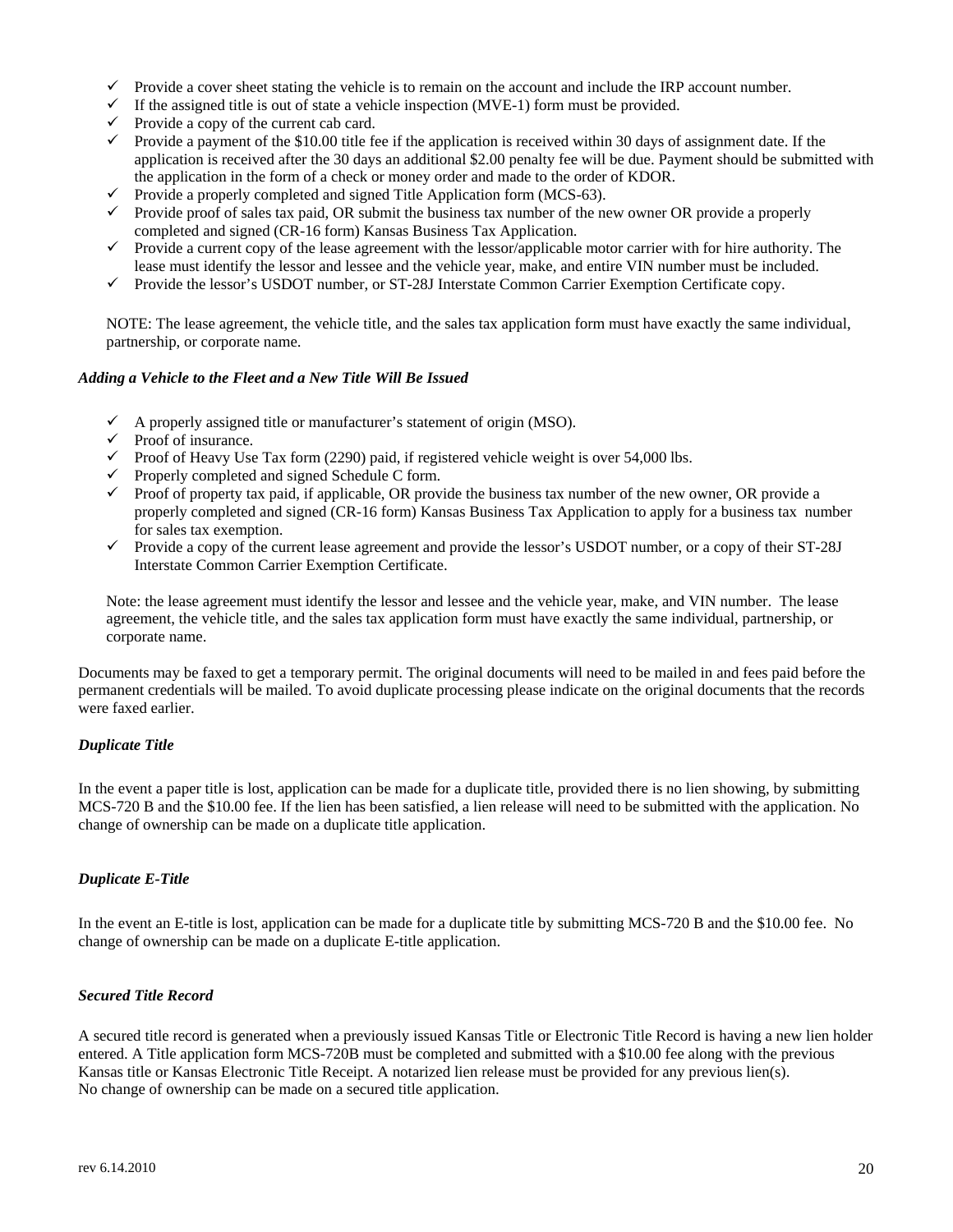# *Reissue Title*

 A reissue title is a title issued free of lien. On electronic title records, the notarized lien release may be mailed or faxed to KTC as the fee was paid when the electronic title record was generated. (IRP) TITLE SECTION to have the title issued. Include your IRP account number on all faxes. There is no additional title fee,

 lien release(s) must be provided. No change of ownership can be made on a reissue title application. On paper titles with a lien, form  $TR-720$  B must be completed, submitted with a \$10.00 fee, the paper title and the notarized It is not required by statute to have a reissue title done on those vehicles with paper titles. However, it is advisable, as in the event the title and release would be lost a second release would need to be acquired from the lender. The second release can be difficult to acquire in some cases due to bank mergers.

#### *Selling/Buying Vehicles with Electronic Title*

 If a lien release can not be acquired prior to the sale to obtain a paper title, the seller should provide the buyer with the Kansas owner/seller must secure a lien release and provide a clear title to the buyer within 30 days to complete the buyer's application for title and/or registration. Electronic Lien Receipt showing the lien holder's information. In the event that the seller does not have their Kansas Electronic Lien Receipt, a verification of title will need to be acquired by completing form TR/DL-302. The seller and buyer should complete an MCS-39a, Electronic Title Sales Agreement. The buyer may present the owner/sellers Kansas Electronic Title Receipt or verification with the completed MCS-39a along with other qualifying documents to acquire a temporary permit. The

An MCS-40 Power of Attorney and Odometer Disclosure for Electronic Title can be given to the buyer to allow the buyer to re-assign the title on behalf of the seller. The buyer must be an individual or business that is not a licensed dealer to use this form.

#### *Notice of Security Interests (NOSI)*

 NOSI can not be processed by Motor Carrier Services Bureau (IRP). Notice of Security Interests filed by the lien holder to perfect their lien must be sent to the Titles and Registrations Bureau at 915 SW Harrison, Topeka, KS, 66626 along with the fee.

# *Title Corrections*

stating the information in question. To make application to correct a Kansas Title or Kansas Electronic Title Receipt, submit the document along with a note

stating the information in question.<br>There is no initial fee for a corrected title request. The information in question will be researched. If the information was a keying error by the state, there will be no charge. If the information printed on the Kansas title or Kansas Electronic Title Receipt matches the information on the assigned title and/or supporting documents used to issue the Kansas title or Kansas Electronic title Receipt, a \$10.00 fee will be charged.

#### *Repossessions*

Repossessions must be submitted by the lien holder through the County Motor Vehicle Department of the lender or debtor/owner. This is the only type of title application for prorated vehicles that must be made through the county motor vehicle department, as the applicant/lender is not an IRP Account holder.

# *Leased Vehicles*

# **Leasing Rules**

Every apportioned fleet owner shall place with each leased vehicle an authentic copy of the lease or rental agreement or a memorandum of lease or rental and such agreement or memorandum shall contain the following:

 $\checkmark$  The complete and full names of the lessor and lessee.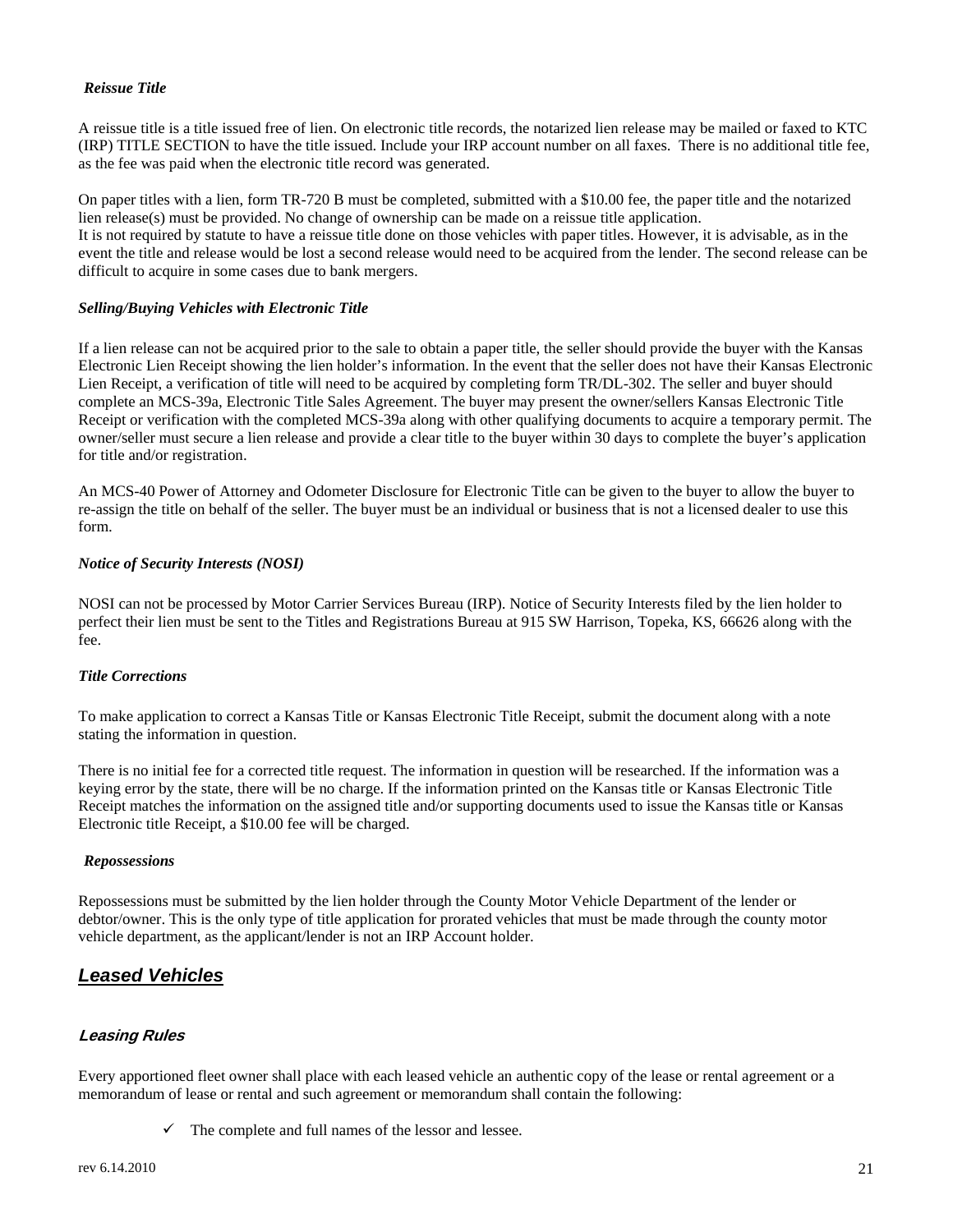- $\checkmark$  A description of the lease or rented vehicle by year, make, and identification number.
- $\checkmark$  The effective and expiration dates of the lease or rental agreement.
- $\checkmark$  The signatures of the lessee and lessor or their duly authorized agents.
- $\checkmark$  The agreement or memorandum of lease or rental shall be carried in the cab of the vehicle unless such vehicle is a trailer, and in that case, in the cab of the vehicle supplying the motive power.

operations under federal regulations, no further registration is required in Kansas. If two registrants each have a fleet of vehicles with current Kansas registration and are conducting trailer interchange

bears Kansas "regular" class of registration no further registration is required. If an apportioned fleet registrant (based in Kansas or another IRP jurisdiction) leases or trip leases a truck or truck tractor that

 make application for proper gross weight registration. This would be through the office of the County Treasurer in which such If the gross weight of a vehicle is greater than the gross weight registration, the registered owner or lessor of the vehicle shall vehicle is based.

 apportioned registration, the registrant then may purchase a 72-hour truck registration for \$26, if the operation is of an interstate nature. If the operation is of an intrastate nature a 30-day truck registration may be purchased. If an apportioned registrant (based in Kansas or another IRP jurisdiction) leases, or trip leases a truck or truck tractor that is fully registered, but is not apportioned in a jurisdiction other than Kansas, but meets the weight or axles eligibility for

 interstate nature. If the operation is of an intrastate nature a 30-day truck registration may be purchased. Household Good Carriers as applicable in regulation, Section 165.2(b) (ex parte MC10) wherein the agent or service representative is the lessor and the carrier is the lessee shall file and register as dual applicants provided:

- $\checkmark$  Agent or service representative has a fleet of vehicles.
- $\checkmark$  If the agent or service representative does not operate sufficient vehicles to constitute a fleet, application for apportioned registration shall be filed solely in the name of the lessee carrier.
- $\checkmark$  The application for apportioned fleet registration shall be based upon the lessor's equipment and the total miles the lessor operates under his own authority and that of lessee

Lease shall mean a lease of 30 days or more. If an apportioned fleet registrant, whether the registrant's fleet is based in Kansas or another jurisdiction, leases a vehicle for a period of more than 30 days and the vehicle has been apportioned in the name of another carrier, the apportioned registration shall be required in the name of the lessee carrier.

 truck or truck tractor is based in Kansas or in a jurisdiction other than Kansas, no further registration is required, unless the Trip Lease shall mean a short-term lease or rental of less than 30 days. When an apportioned fleet registrant trip leases a truck or truck tractor for which the registration has been apportioned with Kansas from another apportioned registrant, whether such truck is being operated with a combined gross weight greater than the registration of such vehicle.

When an apportioned fleet owner trip leases a motor vehicle to another fleet owner the miles operated under such trip lease shall be retained by the lessor apportioned fleet owner.

operate interstate shall be required to secure apportioned registration provided: Rental equipment companies having fleets of motor vehicles for short term rentals (less than 30 days) and such motor vehicles

operate interstate shall be required to secure apportioned registration provided:<br>• The rental equipment company maintains adequate records for completion of an apportioned application and/or audit.<br>• Daily rental equipmen required to fully license the motor vehicles if based in Kansas. If such vehicles are registered in a jurisdiction other than Kansas, they shall be subject to a 72-hour truck registration fee.

# **Audit Requirements**

 reporting and payment of fees. Operational records kept by the carrier should be for individual vehicle mileage in order to As a member of the International Registration Plan, the Base Jurisdiction is required to audit records to ascertain proper provide adequate mileage data for each apportioned vehicle.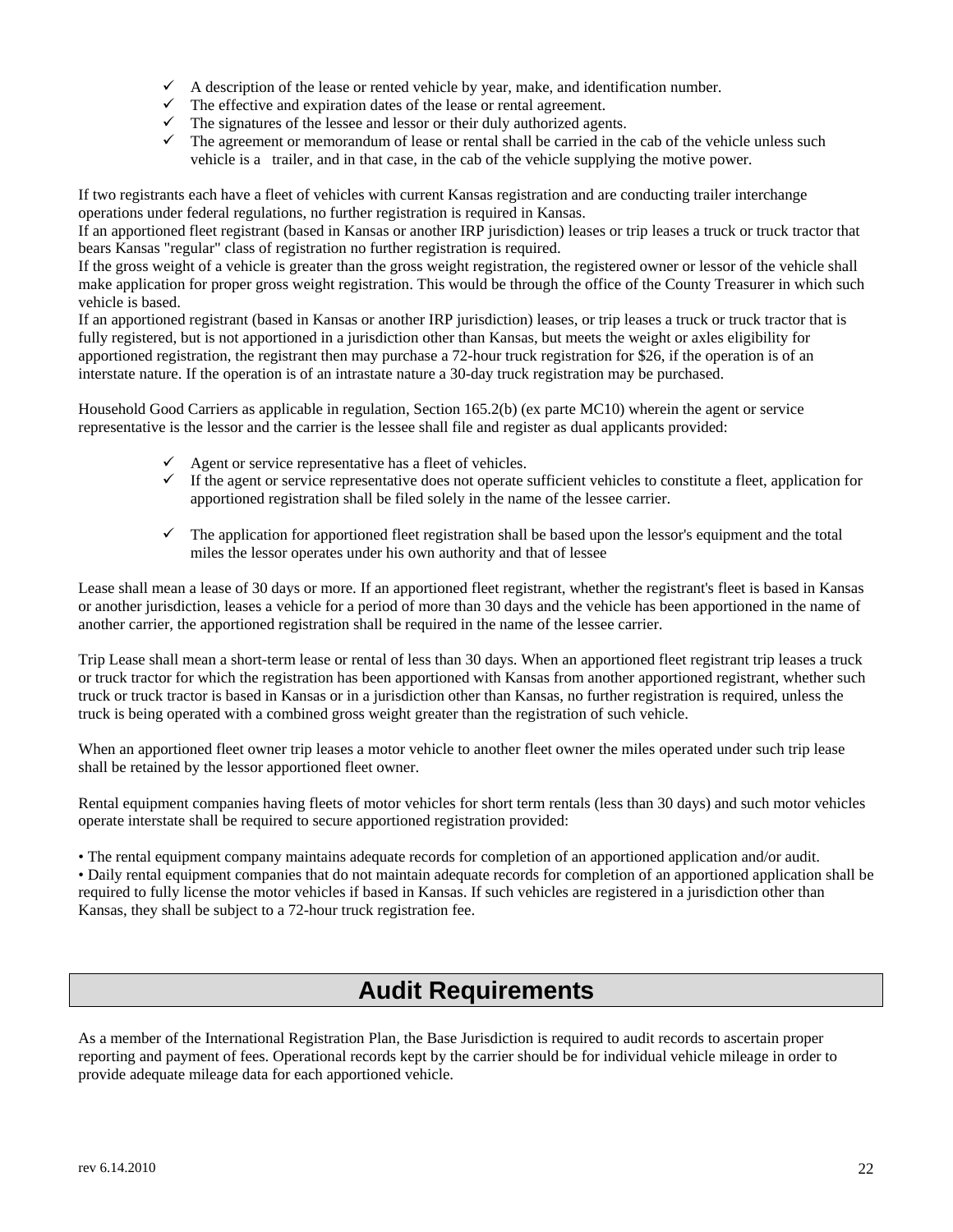Examples of the individual vehicle mileage records (IVMR) are: Driver's Logs (by vehicle, jurisdiction and date); Driver's Trip Sheets; Receiving Contracts (rental one-way); any other records that contain the required information. Computer printouts are acceptable if supported by IVMR.

The vehicle mileage form should be completed for all the requested information. Use state maps, mileage chart, odometer readings or Household Goods mileage guide to determine number of miles operated by a vehicle on each trip. Deadhead miles from termination of previous trip to origin of next trip should be included. Mileage operated each day is to be carried on a source document that must contain: date, trip origin and destination, total trip miles, mileage by states, vehicle unit number, vehicle fleet number, and vehicle license plate number.

 the commencement of the registration year for which proportional registration is being sought. Records should be preserved for six years following the date of application to apportion. Maintain individual vehicle mileage records for the period of July 1 through June 30 of that fiscal year immediately preceding

 another, a new record should be prepared. A record should be maintained for each vehicle used in interstate operation. Vehicles operated solely within the Base Jurisdiction are not eligible for apportioned registration. The individual mileage record should be maintained at the central office of the carrier or where the apportionment records are kept. When a vehicle is transferred from one apportioned fleet to

# *Audit Records*

 The basis for determining the apportioned registration fee for a vehicle or fleet is by the percentage of in-jurisdiction miles to the total fleet miles operated multiplied by the registration fee(s) applicable in each apportioned jurisdiction. The in-jurisdiction miles and total fleet miles listed on an application are to be the actual miles operated by the motor vehicles of a fleet during the mileage reporting period. Such mileage records shall consist of:

- $\checkmark$  The date a trip started and ended.
- $\checkmark$  The origin and destination of each trip.
- $\checkmark$  The route of travel (highways).
- $\checkmark$  The mileage traveled in each jurisdiction for each trip.
- $\checkmark$  The vehicle identification or unit number for each trip.
- $\checkmark$  The fleet number assigned.
- $\checkmark$  The mileage accounted for shall include all loaded and unloaded miles.
- $\checkmark$  Odometer readings for each fleet motor vehicle by monthly summary.

purposes and would enable the fleet owner to have information available for any fuel audit or report. A mileage summary by month for each motor vehicle should be maintained. This would facilitate any audit for apportioned

The mileage records upon which an apportioned application is based shall be subject to audit. A fleet owner who has filed an application for apportioned registration that has been accepted shall, upon demand, provide the mileage records upon which such application was based. During the normal business hours auditors may conduct an audit as to the accuracy of any computation, payments, and assessments for deficiencies or allowance for credit, accuracy or availability of mileage records.

- $\checkmark$  If an audit is going to be conducted on the records of a registrant, Kansas shall provide the registrant with a notice by mail that an audit of their records shall be conducted in the near future.
- $\checkmark$  If the Kansas Registrant's records are not maintained at the business address indicated on the application, the registrant shall within two weeks of receiving notice notify the Audit Services Bureau, Division of Taxation where the records are maintained.
- $\checkmark$  If the mileage records are maintained in a jurisdiction other than Kansas, the registrant will be advised to make such records available at the Kansas business address. If such records are not made available at the business address, the registrant may be assessed the costs of travel and per Diem to conduct such audit.
- $\checkmark$  If any registrant fails to make records available to the Audit Services Bureau or fails to maintain records, from which such Registrant's true liability may be determined, the auditor may:
	- Impose an arbitrary assessment of additional annual KS registration fees.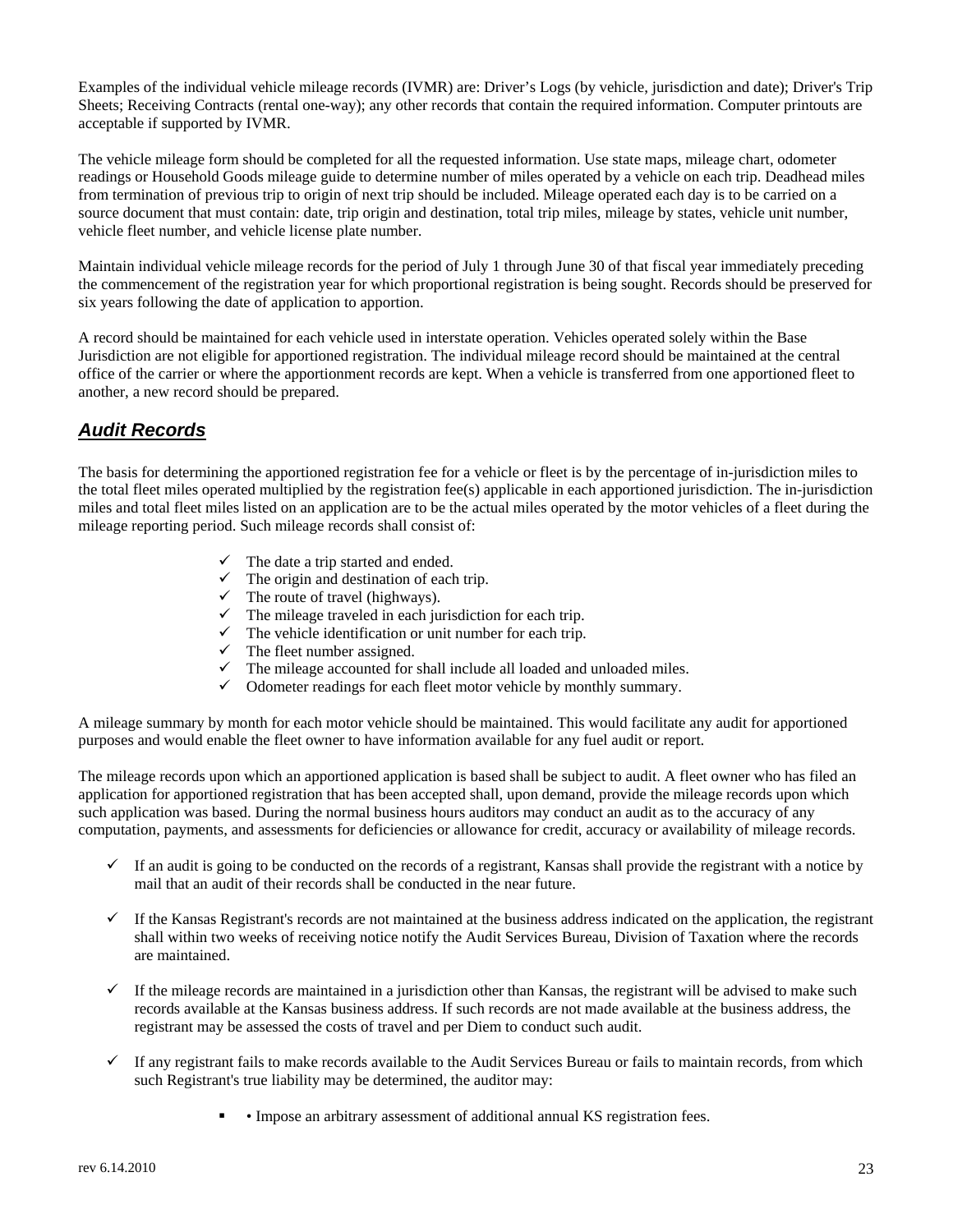• And may direct the carrier: To secure registration for future years in the office of the County Treasurer.

 If moneys are due upon audit, the fleet owner shall have 20 days to make payment. The audit may be appealed to the Director of Vehicles for a hearing. To request a hearing, appeal in writing and list the reasons for the hearing and specific objections to the audit.

 If payment is not provided within 20 days of notice, the apportioned fleet registration of such registrant shall be suspended and penalty of five percent of such additional moneys. A Tax Warrant shall be issued to the Sheriff. a Notice of Lien shall be filed with the County in which the fleet is based. The Notice of Lien shall cover the vehicles of the fleet and all real or personal property of such registrant. Any sums found to be due and payable upon audit shall be subject to a

# *Retention of Records*

Kansas statutes and the IRP require that any fleet owner whose application for apportioned registration has been accepted for a current registration year, shall preserve the records on which such application was based for three registration years (including the current registration year) and mileage reporting period or preceding year for such registration year.

The fleet owner shall retain proof of apportioned registration in jurisdictions other than Kansas. Records would include the date registration was completed on a given vehicle or fleet, and the disposition of any vehicles removed from the fleet, plus copies of any canceled checks relating to apportioned registration fees.

Mileage and other registration records that are required by statue and agreement to be preserved shall be retained in a place and condition that such records are dry, safe and in an orderly arrangement.